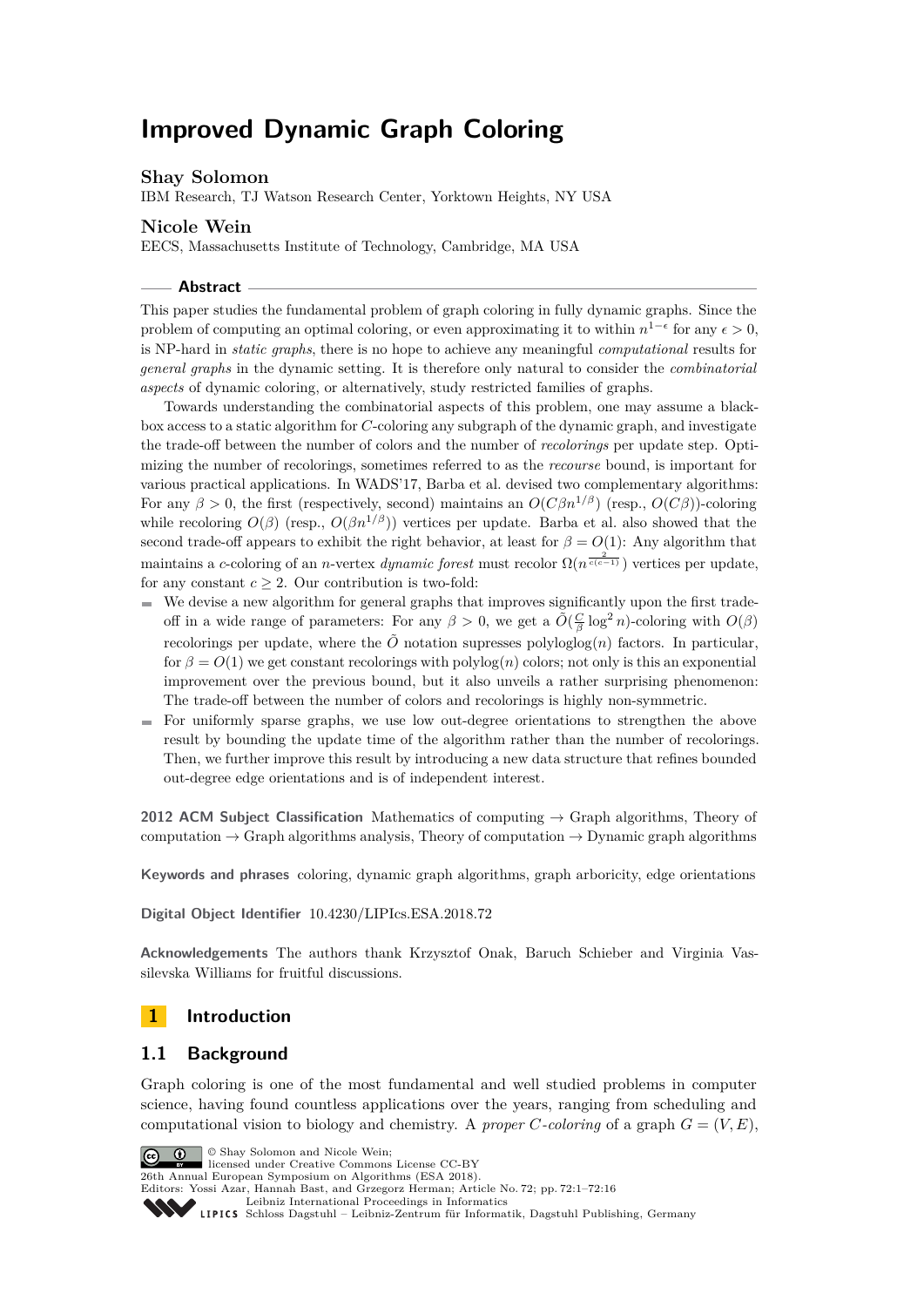#### **72:2 Improved Dynamic Graph Coloring**

for a positive integer C, assigns a color in  $\{1, \ldots, C\}$  to every vertex, so that no two adjacent vertices are assigned the same color. The *chromatic number* of the graph is the smallest integer *C* for which a proper *C*-coloring exists. (We shall write "coloring" as a shortcut for "proper coloring", unless otherwise specified.)

This paper studies the problem of graph coloring in fully dynamic graphs subject to edge updates. A *dynamic graph* is a graph sequence  $\mathcal{G} = (G_0, G_1, \dots, G_M)$  on a fixed vertex set *V*, where the initial graph is  $G_0 = (V, \emptyset)$  and each graph  $G_i = (V, E_i)$  is obtained from the previous graph  $G_{i-1}$  in the sequence by either adding or deleting a single edge.

We investigate general graphs as well as *uniformly sparse* graphs. The "uniform density" of the graph is captured by its *arboricity*: a graph  $G = (V, E)$  has *arboricity*  $\alpha$  if  $\alpha =$  $\max_{U \subseteq V} \left[ \frac{|E(U)|}{|U| - 1} \right]$  $\left|\frac{E(U)}{|U|-1}\right|$ , where  $E(U) = \{(u, v) \in E \mid u, v \in U\}$ . That is, the arboricity is close to the maximum *density*  $|E(U)|/|U|$  over all induced subgraphs of *G*. The class of constant arboricity graphs, which contains planar graphs, bounded tree-width graphs, and in general all minor-free graphs, as well as some classes of "real-world" graphs, has been subject to extensive research in the dynamic algorithms literature [\[10,](#page-12-0) [11,](#page-12-1) [50,](#page-14-0) [56,](#page-15-1) [46,](#page-14-1) [47,](#page-14-2) [39,](#page-14-3) [25,](#page-13-0) [14\]](#page-13-1). A dynamic graph of *arboricity*  $\alpha$  is a dynamic graph such that all graphs  $G_i$  have arboricity bounded by  $\alpha$ .

It is NP-hard to approximate the chromatic number of an *n*-vertex graph to within a factor of  $n^{1-\epsilon}$  for any constant  $\epsilon > 0$ , let alone to compute the corresponding coloring [\[60,](#page-15-2) [33\]](#page-14-4). Consequently, there is no hope to achieve any meaningful *computational* results for *general graphs* in the dynamic setting. It is perhaps for that reason that the literature on dynamic graph coloring is sparse (see Section [1.1.1\)](#page-1-0). Nevertheless, as discussed next, one may view the area of dynamic graph algorithms as lying within the wider area of *local algorithms*, in which there has been tremendous success in the context of graph coloring.

When dealing with networks of large scale, it is important to devise algorithms that are intrinsically *local*. Roughly speaking, a local algorithm restricts its execution to a small part of the network, yet is still able to solve a global task over the entire network. There is a long line of work on local algorithms for graph coloring and related problems from various perspectives. For example, seminal papers on distributed graph coloring [\[16,](#page-13-2) [26,](#page-13-3) [40,](#page-14-5) [4,](#page-12-2) [41,](#page-14-6) [42\]](#page-14-7) laid the foundation for the area of symmetry breaking problems, which remains the subject of ongoing intensive research. Refer to the book of Barenboim and Elkin [\[7\]](#page-12-3) for a detailed account on this topic. Additionally, graph coloring is well-studied in the areas of property testing [\[27,](#page-13-4) [17\]](#page-13-5) and local computation algorithms [\[52,](#page-15-3) [24\]](#page-13-6).

## <span id="page-1-0"></span>**1.1.1 Dynamic graph coloring**

In light of the computational intractability of graph coloring, previous work on dynamic graph coloring is devoted mostly to heuristics and experimental results [\[43,](#page-14-8) [51,](#page-14-9) [59,](#page-15-4) [29,](#page-13-7) [28,](#page-13-8) [48,](#page-14-10) [53\]](#page-15-5). From the theoretical standpoint, it is natural to consider the *combinatorial aspects* of dynamic coloring or to study restricted families of graphs; to the best of our knowledge, the only work on this pioneering front is that of Barba et al. from WADS'17 [\[5\]](#page-12-4) and Bhattacharya et al. from SODA'18 [\[12\]](#page-13-9). Additionally, Parter, Peleg, and Solomon [\[49\]](#page-14-11) studied this problem in the dynamic distributed setting, and Barenboim and Maimon [\[8\]](#page-12-5) studied the related problem of dynamic *edge coloring*. (Our work focuses on amortized time bounds; we henceforth do not distinguish between amortized and worst-case time bounds, unless explicitly specified.)

Barba et al. [\[5\]](#page-12-4) studied the combinatorial aspects of dynamic coloring in general graphs. They assumed that at all times the graph can be *C*-colored and further assumed blackbox access to a static algorithm for *C*-coloring any subgraph of the current graph. They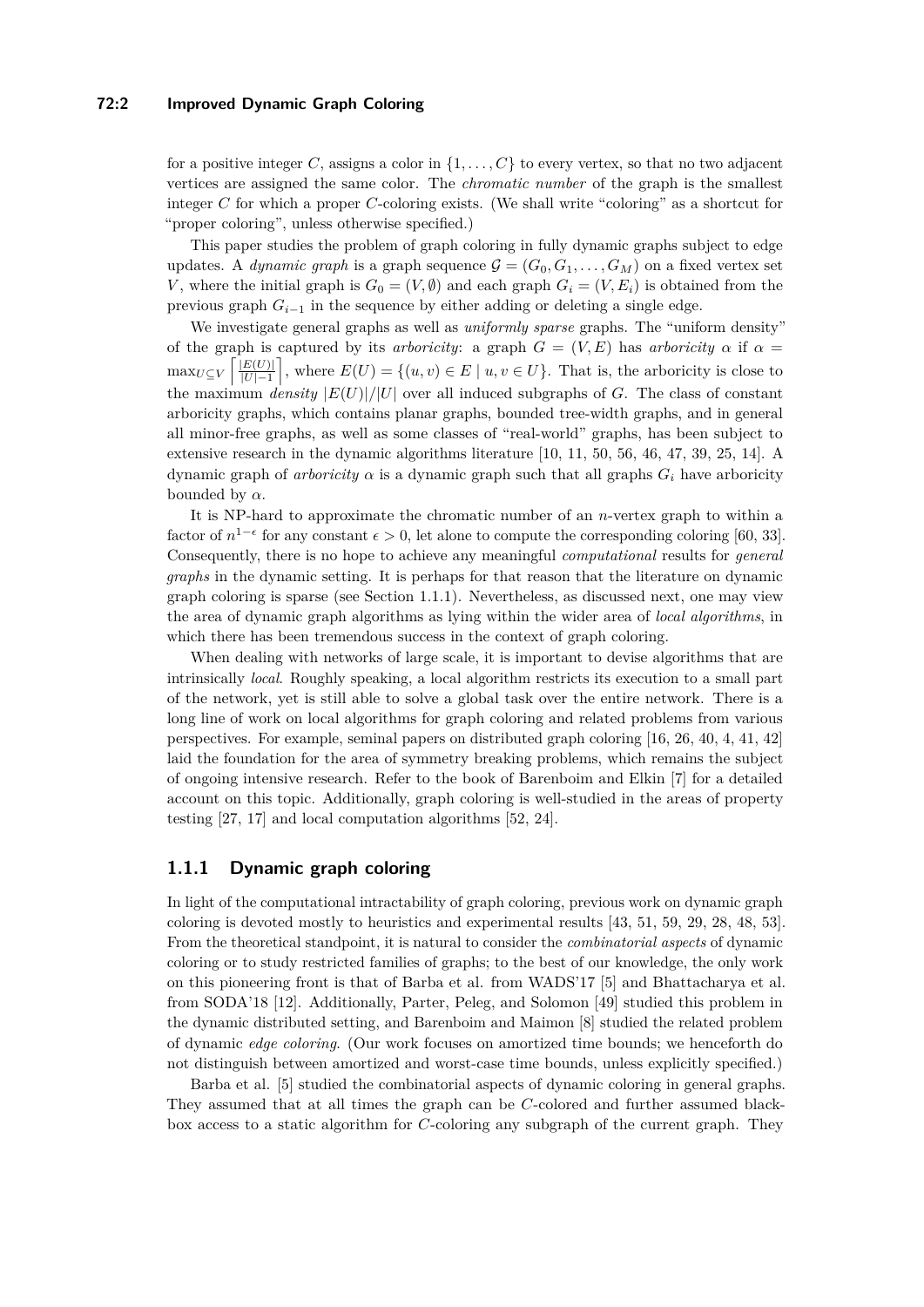investigated the trade-off between the number of colors and the number of *recolorings* (i.e., the number of vertices that change their color) per update step. Optimizing the number of recolorings, sometimes referred to as the *recourse* bound, is important for various practical applications They devised two complementary algorithms: for any  $\beta > 0$ , the first (respectively, second) maintains an  $O(C\beta n^{1/\beta})$  (resp.,  $O(C\beta)$ )-coloring while recoloring  $O(\beta)$ (resp.,  $O(\beta n^{1/\beta})$ ) vertices per update step. While these trade-offs coincide at  $\beta = \log n$ , each providing  $O(C \log n)$ -coloring with  $O(\log n)$  recolorings per update, any slight improvement on one of these parameters triggers a significant blowup to the other. In particular, the extreme point  $\beta = O(1)$  on the first and second trade-off curves yields a polynomial number of colors and recolorings, respectively. Barba et al. [\[5\]](#page-12-4) also showed that the second trade-off exhibits the right behavior, at least for  $\beta = O(1)$ : Any algorithm that maintains a *c*-coloring of an *n*-vertex *dynamic forest* must recolor  $\Omega(n^{\frac{2}{c(c-1)}})$  vertices per update, for any constant  $c \geq 2$ . The following question was left open.

<span id="page-2-2"></span>I **Question 1.1.** *Does the first trade-off of [\[5\]](#page-12-4) exhibit the right behavior, and in particular, does a constant number of recolorings require a polynomial number of colors?*

Bhattacharya et al. [\[12\]](#page-13-9) studied the problem of dynamically coloring bounded degree graphs. For graphs of maximum degree  $\Delta$  they presented a randomized (respectively deterministic) algorithm for maintaining a  $(\Delta + 1)$  (resp.,  $\Delta(1+o(1))$ -coloring with amortized expected  $O(\log \Delta)$  (resp., polylog( $\Delta$ )) update time. These results provide meaningful bounds only when *all vertices* have bounded degree. The following question naturally arises.

<span id="page-2-0"></span>▶ **Question 1.2.** *Can we get meaningful results for the more general class of bounded arboricity graphs?*

Question [1.2](#page-2-0) is especially intriguging because, as shown in [\[5\]](#page-12-4), dynamic forests (which have arboricity 1) appear to provide a hard instance for dynamic graph coloring.

Parter, Peleg, and Solomon [\[49\]](#page-14-11) studied Question [1.2](#page-2-0) in dynamic distributed networks: They showed that for graphs of arboricity  $\alpha$  an  $O(\alpha \cdot \log^* n)$ -coloring can be maintained with  $O(\log^* n)$  update time. The update time in this context, however, bounds the number of *communication rounds* per update, while the number of recolorings done (and number of messages sent) per update is polynomial in *n*, even for forests.

# **1.2 Our results**

We use  $\tilde{O}$  notation throughout to suppress polyloglog factors.

## <span id="page-2-3"></span>**1.2.1 General graphs**

The following theorem summarizes our main result for general graphs.

<span id="page-2-1"></span>▶ **Theorem 1.3.** *For any n-vertex dynamic graph that can be C-colored at all times, there is a fully dynamic deterministic algorithm for maintaining an*  $O(\frac{C}{\beta} \log^3 n)$ -coloring with  $O(\beta)$  (amortized) recolorings per update step, for any  $\beta > 0$ . Using randomization (against) *an oblivious adversary), the number of colors can be reduced by a factor of*  $O(\log n)$  *while achieving an expected bound of*  $O(\beta)$  *recolorings.* 

Theorem [1.3](#page-2-1) with  $\beta = O(1)$  yields  $O(1)$  recolorings with polylog(*n*) colors, thus answering Question [1.1](#page-2-2) in the negative. Not only is this result an exponential improvement over the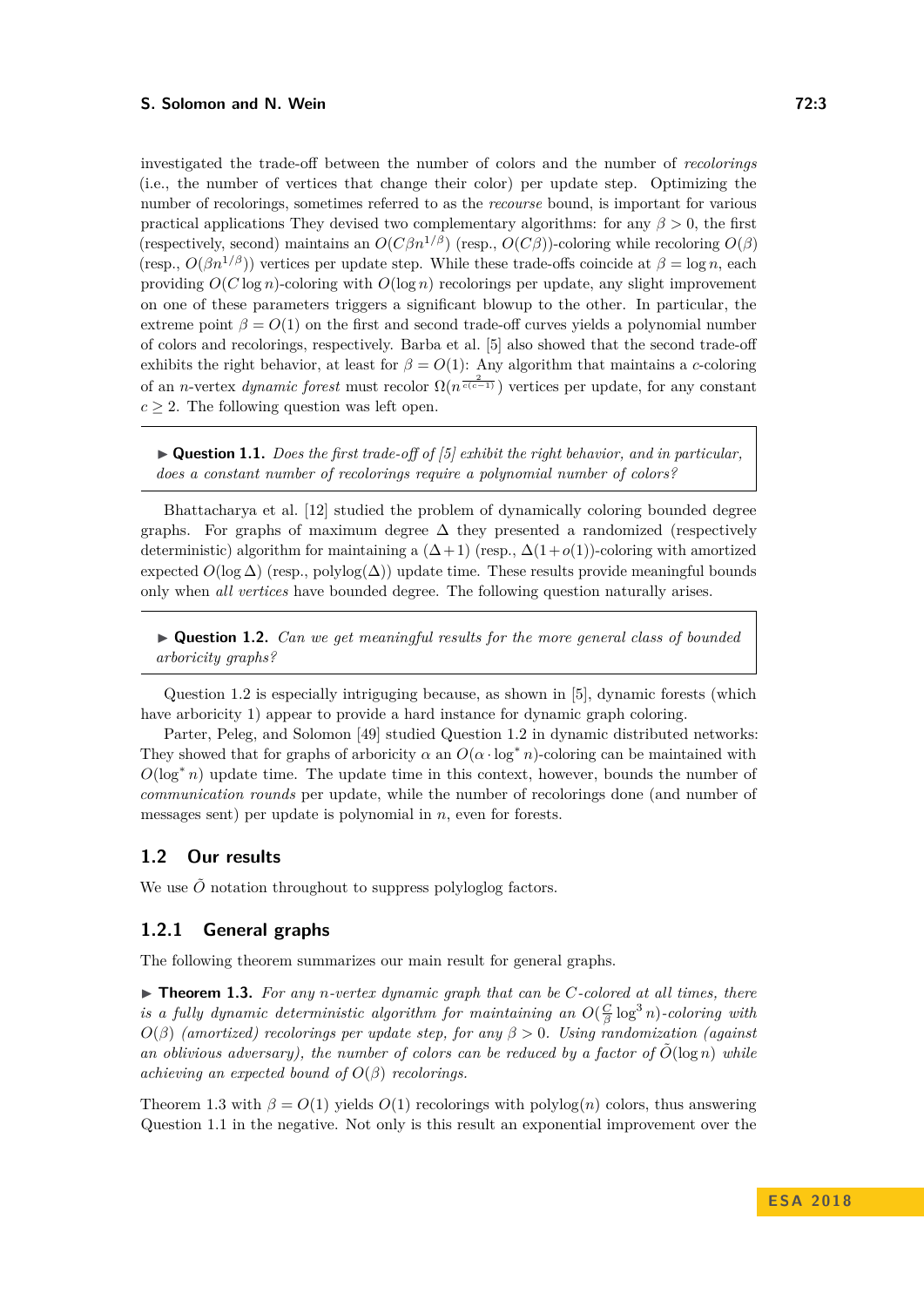## **72:4 Improved Dynamic Graph Coloring**

previous bound of [\[5\]](#page-12-4), but it also unveils a rather surprising phenomenon: The trade-off between the number of colors and recolorings is highly non-symmetric.

We also note that the number of recolorings can be de-amortized. The details are omitted due to space constraints.

**A runtime bound.** Assuming black-box access to two efficient coloring algorithms we can bound the runtime of the algorithm from Theorem [1.3.](#page-2-1)

**Black-box static algorithm.** Let  $A_{\mathcal{G},C}$  be a static algorithm that takes as input a graph G from a graph class  $G$  and a subset  $S$  of vertices in  $G$ , and computes the induced graph  $G[S]$ and a *C*-coloring of  $G[S]$  in time  $T(|S|)$ .

**Black-box dynamic algorithm.** Let  $A'$  be a fully dynamic algorithm that colors graphs of maximum degree  $\Delta$  using  $O(\Delta)$  colors. Such algorithms exist: there is a randomized algorithm with  $O(1)$  expected amortized update time and a deterministic algorithm with  $O(\text{polylog}(\Delta))$  amortized update time [\[12\]](#page-13-9). Let  $T'(\Delta, n) \leq \text{polylog}(\Delta)$  be the runtime of an optimal deterministic algorithm for this problem. We state our results in terms of  $T'(\Delta, n)$ to emphasize that any improvement over the deterministic algorithm of [\[12\]](#page-13-9) would yield an improvement to the runtime of our algorithm.

<span id="page-3-0"></span>I **Theorem 1.4.** *The randomized algorithm from Theorem [1.3](#page-2-1) has expected amortized update*  $time$   $O\left(\frac{\beta}{n \log n} \sum_{i=0}^{\log n} 2^i T(n/2^i)\right)$  and the deterministic algorithm from Theorem [1.3](#page-2-1) has the *same amortized update time with an additional additive factor of*  $T'(\frac{\log^2 n}{\beta}, n)$ *.* 

 $\triangleright$  Remark. The randomized black-box dynamic algorithm of [\[12\]](#page-13-9) that we apply in Theorem [1.4](#page-3-0) is actually a simple observation (referred to as a "warm-up result" in [\[12\]](#page-13-9)) which gives a 2∆coloring with  $O(1)$  expected update time. The main result of  $[12]$ , however, is an algorithm to bound the number of colors by only  $\Delta + 1$  (or slightly more).

# <span id="page-3-3"></span>**1.2.2 Uniformly sparse graphs**

We answer Question [1.2](#page-2-0) in the positive by showing that by applying the algorithms from Theorem [1.4](#page-3-0) to arboricity  $\alpha$  graphs we can obtain a bound on the update time rather than only the number of recolorings.

<span id="page-3-2"></span>**Theorem 1.5.** *There is a fully dynamic deterministic algorithm for graphs of arboricity*  $\alpha$ *that maintains an*  $O((\frac{\alpha}{\beta})^2 \log^4 n)$ *-coloring in amortized*  $T'(\frac{\alpha \log^3 n}{\beta^2}, n) + O(\beta)$  *time per update for any β >* 0*. Using randomization (against an oblivious adversary), the number of colors can be reduced by a factor of*  $O(\log n)$  *and the expected amortized update time becomes*  $O(\beta)$ *.* 

Furthermore, we improve over this result when  $\beta = o(\sqrt{\log n})$  by designing an algorithm that specifically exploits the structure of arboricity  $\alpha$  graphs.

<span id="page-3-1"></span>**Figure 1.6.** *There is a fully dynamic deterministic algorithm for graphs of arboricity*  $\alpha$ *that maintains an*  $O(\alpha \log^2 n)$ *-coloring in amortized*  $\tilde{O}(1)$  *time.* 

The proof of Theorem [1.6](#page-3-1) relies on a new *layered data structure* (LDS) for bounded arboricity graphs that we expect will be more widely applicable. See Section [1.3](#page-4-0) for more details about the LDS and the related notion of bounded out-degree edge orientations.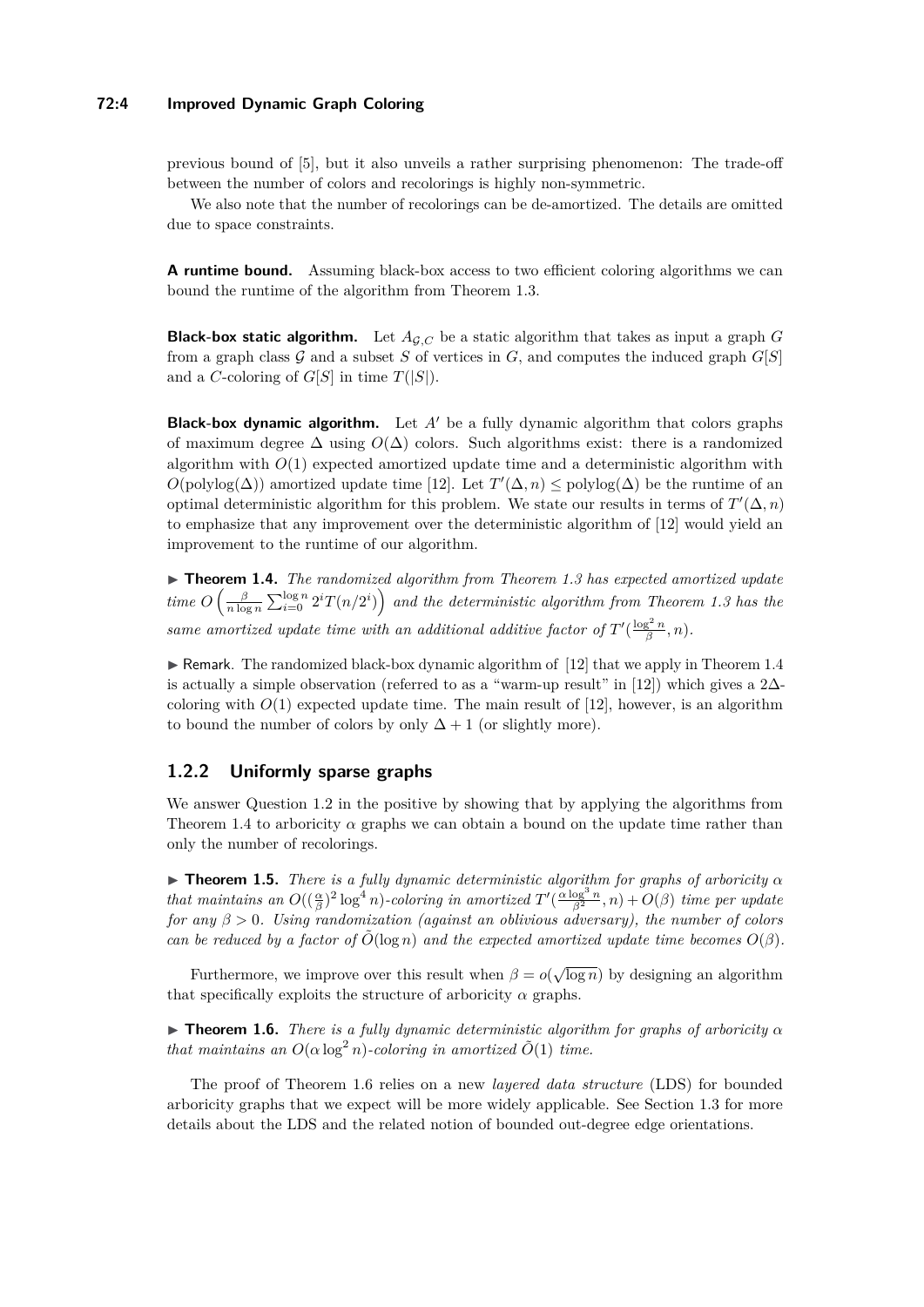#### **S. Solomon and N. Wein** *Company Company Company* **<b>***Company Company COMPany COMPany COMPany COMPany COMPany COMPany COMPany COMPany COMPany COMPany COMPany COMP*

**Definition 1.7.** Given a dynamic graph *G* of arboricity  $\alpha$ , a *layered data structure (LDS)* with parameters *k* and  $\Delta$  is a partition of the vertices into *k* layers  $L_1, \ldots, L_k$  so that all vertices *v* have at most ∆ neighbors in layers equal to or higher than the layer containing *v*.

<span id="page-4-2"></span>**In Theorem 1.8.** Let  $A''$  be an algorithm for arboricity  $\alpha$  graphs that maintains an orientation *of the edges with out-degree at most D that performs amortized F*(*n*) *flips per update. Then there is an algorithm to maintain an LDS for a fully dynamic graph of arboricity*  $\alpha$  *with*  $k = O(\log n)$  *and*  $\Delta = O(D + \alpha \log n)$  *in amortized deterministic time*  $O(F(n))$ *.* 

#### <span id="page-4-0"></span>**1.3 Technical overview**

#### **1.3.1 Low out-degree dynamic edge orientations**

All of our results are, in different ways, intimately related to the dynamic edge orientation problem for arboricity  $\alpha$  graphs, where the goal is to dynamically maintain a low out-degree orientation of the edges in a graph (an orientation with out-degree  $\alpha$  always exists [\[45\]](#page-14-12)). Our algorithm for general graphs (outlined in Section [1.3.2\)](#page-4-1) is inspired by an algorithm for the dynamic edge orientation problem. Our algorithm for bounded arboricity graphs from Theorem [1.5](#page-3-2) uses a dynamic edge orientation algorithm as a black-box. Our algorithm for bounded arboricity graphs from Theorem [1.6](#page-3-1) uses a dynamic edge orientation to define a potential function useful in the runtime analysis (outlined in Section [3.1\)](#page-10-0).

Brodal and Fagerberg [\[14\]](#page-13-1) initiated the study of the dynamic edge orientation problem and gave an algorithm that maintains an  $O(\alpha)$  out-degree orientation in amortized  $O(\alpha + \log n)$ time. To analyze this algorithm, they reduced the "online" setting, where we have no knowledge of the future, to the "offline" settings, where we know the entire sequence of edge updates in advance. Thus, in the the subsequent results, it sufficed to consider only the offline setting. Kowalik [\[36\]](#page-14-13) used an elegant argument to derive a result complementary to [\[14\]](#page-13-1): one can maintain an  $O(\alpha \log n)$  out-degree orientation in amortized  $O(1)$  time. He, Tang, and Zeh [\[30\]](#page-13-10) completed the picture with a trade-off bound: for all  $\beta \geq 1$ , one can maintain an  $O(\beta \alpha)$  out-degree orientation in amortized  $O(\frac{\log n}{\beta})$  time. The worst-case update time of this problem has also been studied by Kopelowitz et al. [\[34\]](#page-14-14) and Berglin and Brodal [\[9\]](#page-12-6).

Dynamic bounded out-degree orientations are a key ingredient in a number of dynamic algorithms for graphs of bounded arboricity  $[37, 35, 10, 11, 46, 47, 25, 22]$  $[37, 35, 10, 11, 46, 47, 25, 22]$  $[37, 35, 10, 11, 46, 47, 25, 22]$  $[37, 35, 10, 11, 46, 47, 25, 22]$  $[37, 35, 10, 11, 46, 47, 25, 22]$  $[37, 35, 10, 11, 46, 47, 25, 22]$  $[37, 35, 10, 11, 46, 47, 25, 22]$  $[37, 35, 10, 11, 46, 47, 25, 22]$  $[37, 35, 10, 11, 46, 47, 25, 22]$  $[37, 35, 10, 11, 46, 47, 25, 22]$  $[37, 35, 10, 11, 46, 47, 25, 22]$  $[37, 35, 10, 11, 46, 47, 25, 22]$  $[37, 35, 10, 11, 46, 47, 25, 22]$  $[37, 35, 10, 11, 46, 47, 25, 22]$  $[37, 35, 10, 11, 46, 47, 25, 22]$ , as well as in dynamic algorithms for general graphs [\[55,](#page-15-6) [10,](#page-12-0) [11,](#page-12-1) [13\]](#page-13-12).

## <span id="page-4-1"></span>**1.3.2 Overview of algorithm for general graphs**

We apply two black-box coloring algorithms defined in Section [1.2.1,](#page-2-3) one static and one dynamic. For each vetex  $v$ , if it is assigned color  $c_1$  by the static algorithm and color  $c_2$  by the dynamic algorithm, its true color is defined by the pair  $(c_1, c_2)$ .

Periodically, we run the static algorithm on a carefully chosen induced subgraph of the current graph. To select these subgraphs, we keep track of the *recent degree* of each vertex *v*: the number of edges incident to *v* that were inserted since the last time *v* was included as input to an instance of the static algorithm. Then, we choose the vertices of highest recent degree as input to the static algorithm, thus setting the recent degree of these vertices to zero. By repeatedly setting the recent degree of the highest recent degree vertices to zero, we obtain a bound on the maximum recent degree in the graph. Then we apply the dynamic algorithm for bounded degree graphs on only the edges that contribute to recent degrees.

We can further reduce the maximum recent degree in the graph by employing randomization: In addition to the vertices already chosen to participate in the static algorithm, we randomly select some vertices incident to newly inserted edges.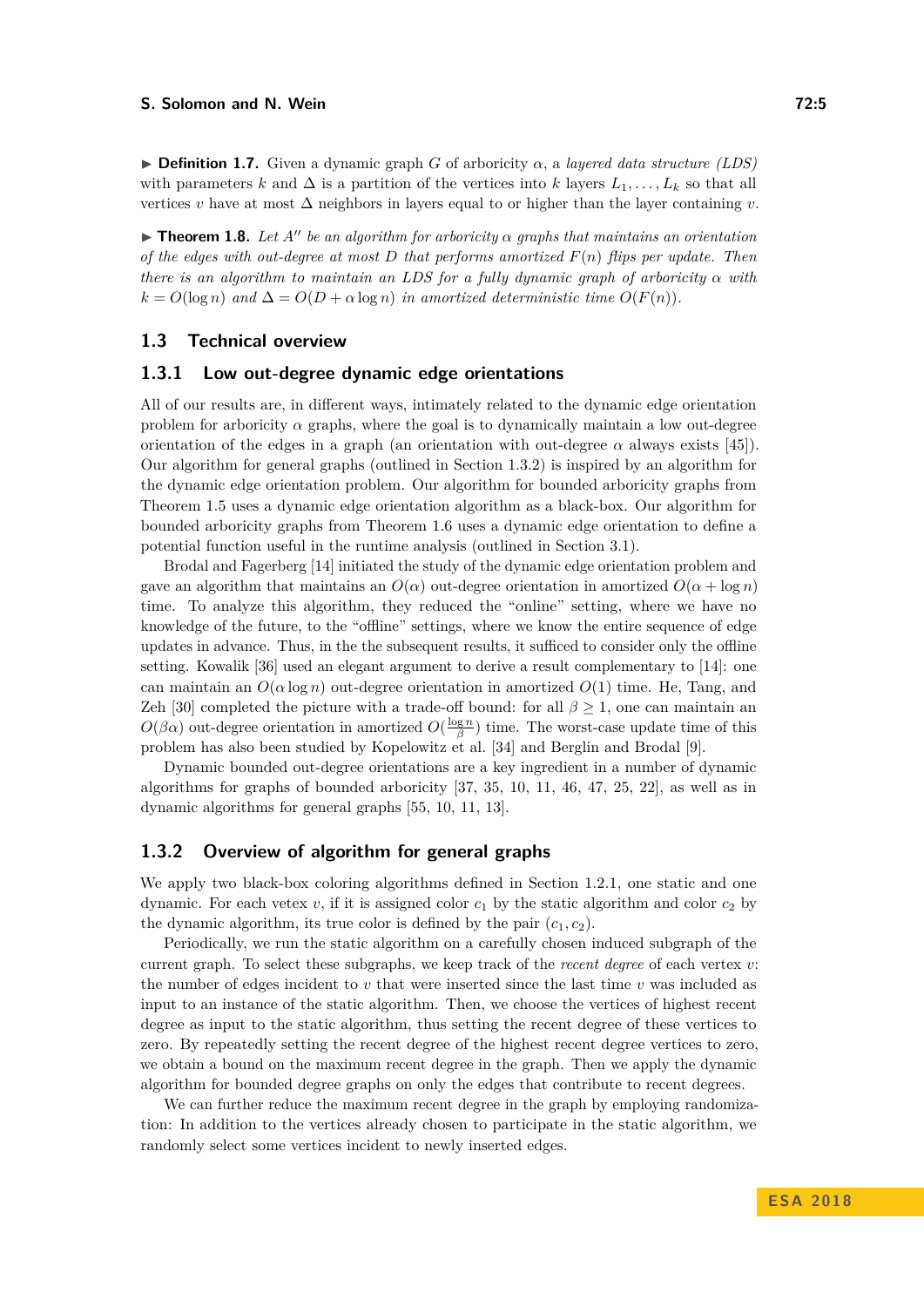## **72:6 Improved Dynamic Graph Coloring**

To obtain an upper bound on the maximum recent degree at all times, we model the changes in recent degree by an online 2-player balls and bins game. The game was first introduced in 1988 [\[38,](#page-14-17) [19\]](#page-13-13) and has found a number of applications in the dynamic algorithms literature for obtaining worst-case guarantees [\[20,](#page-13-14) [15,](#page-13-15) [1,](#page-12-7) [57,](#page-15-7) [2,](#page-12-8) [44,](#page-14-18) [57,](#page-15-7) [58,](#page-15-8) [9,](#page-12-6) [21,](#page-13-16) [32\]](#page-14-19). To the best of our knowledge, our techniques are the first to demonstrate improved amortized guarantees using the game. We anticipate that this game will find additional applications in amortized algorithms as well as in translating offline strategies to online strategies.

The main technical content that remains are the details of each instance of the static algorithm: we have not specified when to run each instance, the precise subgraph to input, and which palette of colors to draw from. Understanding these details illuminates the key insight that allows us to improve the number of colors from the polynomial bound in [\[5\]](#page-12-4) to polylogarithmic. We hierarchically bipartition the update sequence into  $\log_2 n$  levels of nested time intervals and at the end of each interval, we apply the static algorithm. We use a separate palette of colors for each level of intervals but for subsequent instances of the static algorithm on the same level we use the same palette. To avoid color conflicts caused by this reuse of colors, we ensure that when a vertex participates in an instance of the static algorithm at the end of an interval *I* on a level *L*, it also participates in the instance of the static algorithm at the end of every superinterval of *I*; thus it is recolored once for each superinterval. This recoloring frees the level *L* color palette for future instances of the static algorithm at level *L*. In summary, the hierarchical partition of the update sequence into levels provides the structure that allows us to reuse colors without creating color conflicts.

This partition of the update sequence is inspired by the offline algorithm of [\[30\]](#page-13-10) for the dynamic edge orientation problem. Adapting their ideas to our setting requires overcoming two main hurdles: a) transitioning from graphs of bounded arboricity to general graphs, and b) transitioning from the offline setting to the online setting.

## **1.3.3 Overview of algorithm for low arboricity graphs**

The proof of Theorem [1.5](#page-3-2) is based on the following observation: the black-box static algorithm used in Theorem [1.3](#page-2-1) can be made efficient if  $\mathcal G$  is the class of arboricity  $\alpha$  graphs and we have access to a low out-degree orientation of the graph.

The bulk of the proof of Theorem [1.6](#page-3-1) concerns the LDS (defined in Section [1.2.2\)](#page-3-3). The definition of the LDS is inspired by the following property of arboricity  $\alpha$  graphs: there exists an ordering of the vertices  $v_1, \ldots, v_n$  such that every vertex has at most  $2\alpha$  neighbors that appear after it in the ordering [\[3\]](#page-12-9). Given such an ordering, consider the procedure of iteratively removing the vertices from the graph in order (or adding the vertices to the graph in reverse order) so that when each vertex is removed (or added) its degree to the current graph is only 2*α*. This procedure has been a key ingredient in algorithms in a variety of settings including distributed algorithms [\[6\]](#page-12-10), parallel algorithms [\[3\]](#page-12-9), property testing [\[23\]](#page-13-17), and social network analysis [\[31,](#page-13-18) [54,](#page-15-9) [18\]](#page-13-19). We are the first to devise a data structure that dynamically maintains (an approximate version of) this ordering.

The LDS is useful for maintaining a proper coloring of a graph because the graph induced by each layer of vertices has low degree. Thus, we can apply a dynamic algorithm for graphs of bounded maximum degree on the graph induced by each individual layer. Then, because there are not too many layers in total, we can use a disjoint palette of colors for each layer.

On the other hand, simply using a low out-degree orientation of the edges does not seem to suffice for solving dynamic coloring. In general, one shortfall of a low out-degree orientation is that it is an inherently *local* data structure; each vertex only keeps track of information about its immediate neighborhood. In contrast, an LDS maintains a *global*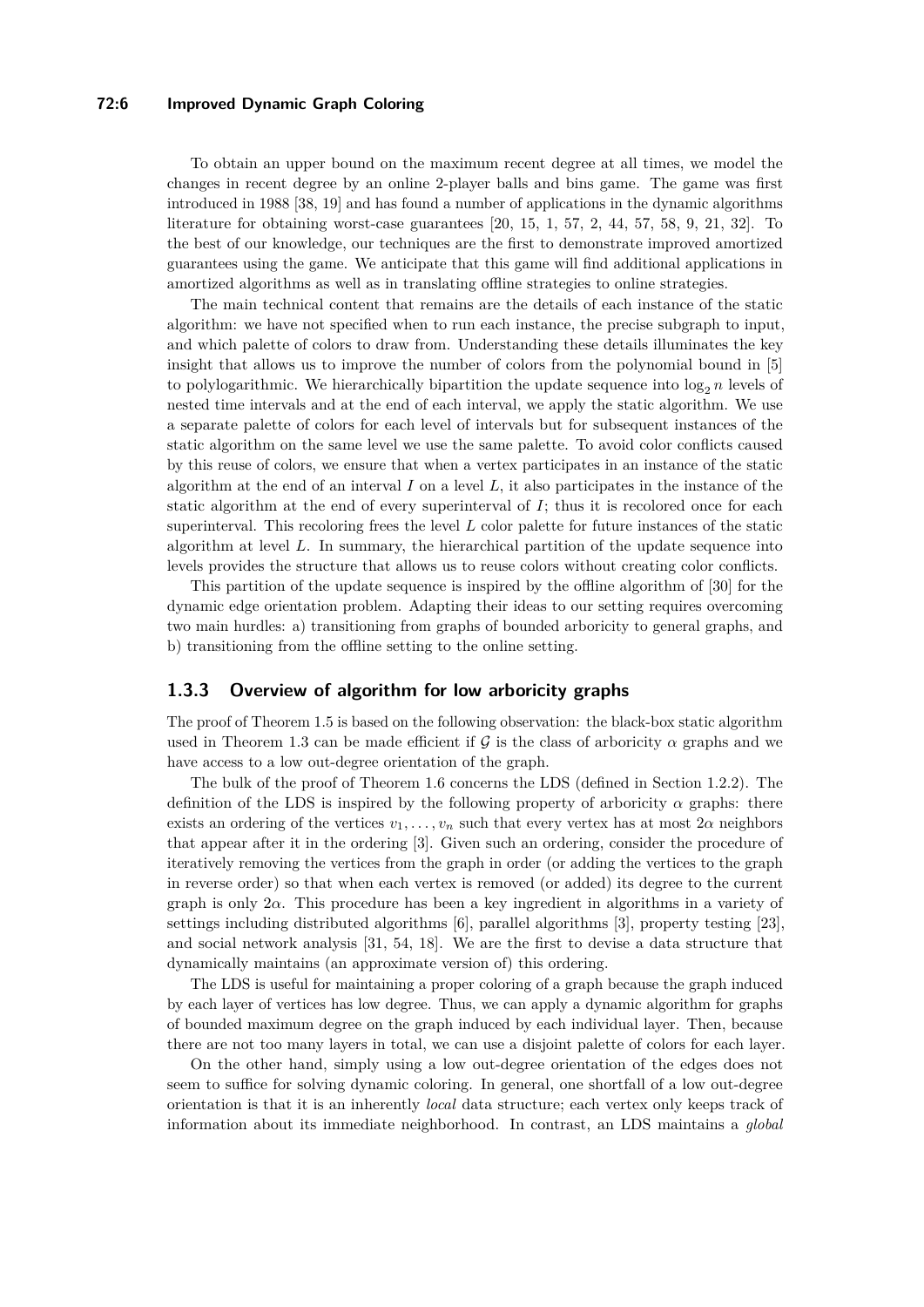#### <span id="page-6-0"></span>**S. Solomon and N. Wein** *Company Company Company* **<b>***COMPANY COMPANY COMPANY COMPANY COMPANY COMPANY COMPANY COMPANY COMPANY COMPANY COMPANY COMPANY COMPANY COMP*



**Figure 1** The set of interals.

partition of the vertices into layers. Furthermore, the LDS is designed to store strictly more information than a bounded out-degree edge orientation; by orienting all edges in an LDS from lower to higher layers, we get a bounded out-degree edge orientation. We anticipate that the LDS could be useful for solving more dynamic problems for which a bounded out-degree edge orientation does not appear to suffice.

# **2 Algorithm for general graphs**

In this section we prove Theorem [1.3.](#page-2-1) We omit the proof of Theorem [1.4.](#page-3-0)

▶ **Theorem 2.1** (Restatement of Theorem [1.3\)](#page-2-1). *There is a fully dynamic deterministic algorithm for maintaining an*  $O(\frac{C}{\beta}\log^3 n)$ -coloring with  $O(\beta)$  (amortized) recolorings per *update step, for any β >* 0*. Using randomization (against an oblivious adversary), the number of colors can be reduced to*  $O(\frac{C}{\beta} \log^2 n(\log \log n + \log \beta))$  *while achieving an expected bound of*  $O(\beta)$  *recolorings.* 

The algorithm is as follows. At all times, each vertex  $v$  is assigned a color  $c_1$  by the blackbox static algorithm (from the last time *v* was input to an instance of the static algorithm) and a color  $c_2$  by the black-box dynamic algorithm. The true color of each  $v$  defined by the pair  $(c_1, c_2)$ , so the total number of colors is the product of the number of colors used in each black-box algorithm. As mentioned in the algorithm overview (Section [1.3.2\)](#page-4-1), we define a hierarchical partition of the update sequence to specify the instances of the static algorithm. First, we describe this partition, then we describe how to apply the static algorithm, and then we describe how to apply the dynamic algorithm.

#### <span id="page-6-1"></span>**2.1 Partition of update sequence**

We partition the update sequence (without knowing its contents) into a set of intervals as follows. An interval is said to be of *length*  $\ell$  if it contains  $\ell$  update steps. We partition the entire update sequence into intervals of length  $n\ell$  for some parameter  $\ell$  (which we will later set to  $\frac{\log n}{\beta}$ ). We say that this set of intervals is on *level* 0. Next, for each  $i = 1, \ldots, \log_2 n$ , the level-*i* intervals are obtained from the  $i-1$ -level intervals by splitting each  $i-1$  interval in two subintervals of equal length. Note that the intervals on level  $\log n$  are of length  $\ell$  and in general the intervals on level *i* are of length  $n\ell/2^i$ .

It will be easier to work with these intervals if no two have the same ending point. So, for every pair of intervals with the same endpoint, we remove the interval on the higher numbered level. The resulting set of intervals, shown in Figure [1](#page-6-0) is the set of intervals that we work with in the algorithm.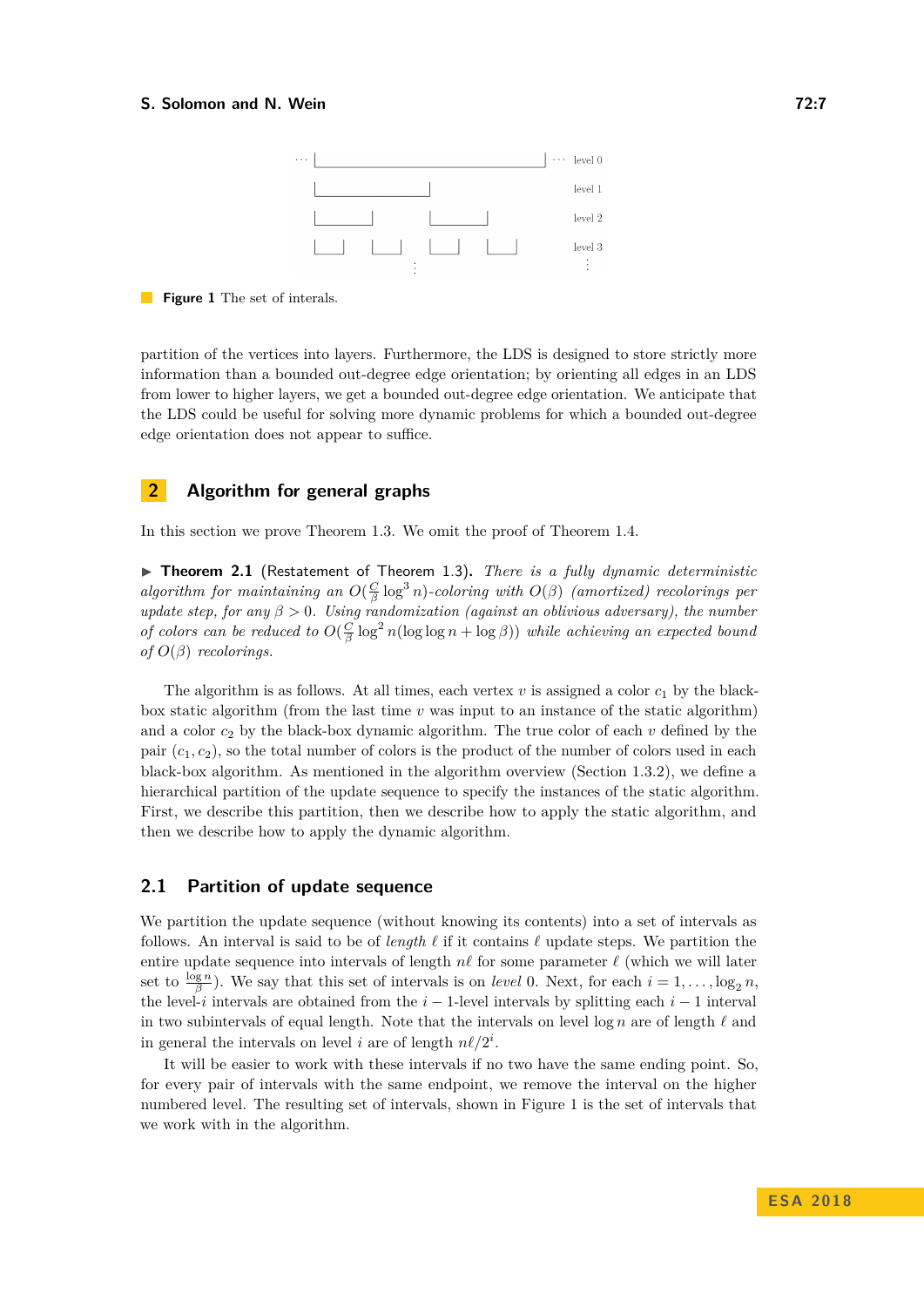#### **72:8 Improved Dynamic Graph Coloring**

## **2.2 Applying the black-box static algorithm**

At the end of each interval, we apply the black-box static algorithm. For each interval *I*, let  $A_I$  be the instance of the black-box algorithm that is executed at the end of interval  $I$ . If *I* is an interval on level *i*, we say that  $A_I$  is on level *i*. For each level, we use a separate palette of *C* colors, and all instances of the algorithm on the same level use the same palette of colors. In particular, if  $A_I$  is on level *i*, it uses the *C* colors in the range from  $i \cdot C + 1$  to  $(i + 1)C$ .

We determine the input to each  $A_I$  as follows. If *I* is on level 0, the input to  $A_I$  is simply the entire graph. Otherwise, we decide the input based on the update sequence. For each vertex v, we keep track of its *recent degree*, defined as the number of edges incident to *v* that were inserted since the last time *v* was included as input to an instance of the static algorithm. For each interval  $I$ , we let  $v_I$  be the vertex of highest recent degree at the end of interval *I* (breaking ties arbitrarily). For the deterministic algorithm, the input to each  $A_I$  is the set  $\{v_{I'}|I'$  is a subinterval of  $I\}$  (where an interval is considered a subinterval of itself).

For the randomized algorithm, in addition to  $v_I$  we select another vertex  $u_I$  at the end of each interval *I*. Specifically, we pick uniformly at random an edge insertion  $(y, z)$  from the last  $\ell$  updates (if one exists) and then we let  $u_I$  be either *y* or *z*, chosen at random. Then the input to each  $\mathcal{A}_I$  is the set  $\{v_{I'} \cup u_{I'} | I'$  is a subinterval of  $I\}.$ 

We note that each interval on level  $\log_2 n$  contains only 1 subinterval (itself), and generally, each interval on level *i* contains  $n/2^i$  subintervals. Thus, each  $A_I$  on level *i* takes  $O(n/2^i)$ vertices as input.

# **2.3 Applying the black-box dynamic algorithm**

We apply the black-box dynamic algorithm on the graph with the full vertex set but only the edges that count towards the recent degree of both of its endpoints. Specifically, if *G* denotes the input dynamic graph then the dynamic graph  $G'$  that we input to the black-box dynamic algorithm is defined as follows.  $G'$  is initially the empty graph on the same vertex set as  $G$ and whenever there is an edge update to  $G$ , the same edge is updated in  $G'$ . Additionally, when a vertex  $v$  is included as input to the static algorithm, every edge incident to  $v$  is deleted from  $G'$ .

To apply the black-box dynamic algorithm, we need to show that *G'* has bounded maximum degree. To do this, we apply an online 2-player balls and bins game. The game begins with *N* empty bins. The goal of Player 1 is to maximize the size of the largest bin and the goal of Player 2 is the opposite. At each step, the players each make a move according the following rules.

- Player 1 distributes at most *k* new balls to its choice of bins.  $\mathbf{r}$
- Player 2 removes all of the balls from the largest bin (breaking ties arbitrarily).

<span id="page-7-0"></span> $\triangleright$  **Theorem 2.2** ([\[19\]](#page-13-13)). In the balls and bins game, every bin always contains  $O(k \log N)$ *balls.*

A randomized variant of the game will be useful in analyzing our randomized algorithm. In this variant, in addition to emptying the largest bin, Player 2 also chooses a number *i* from [*k*] uniformly at random and empties the bin to which Player 1 added its *i th* ball during its last turn. Player 1 is oblivious to the behavior of Player 2.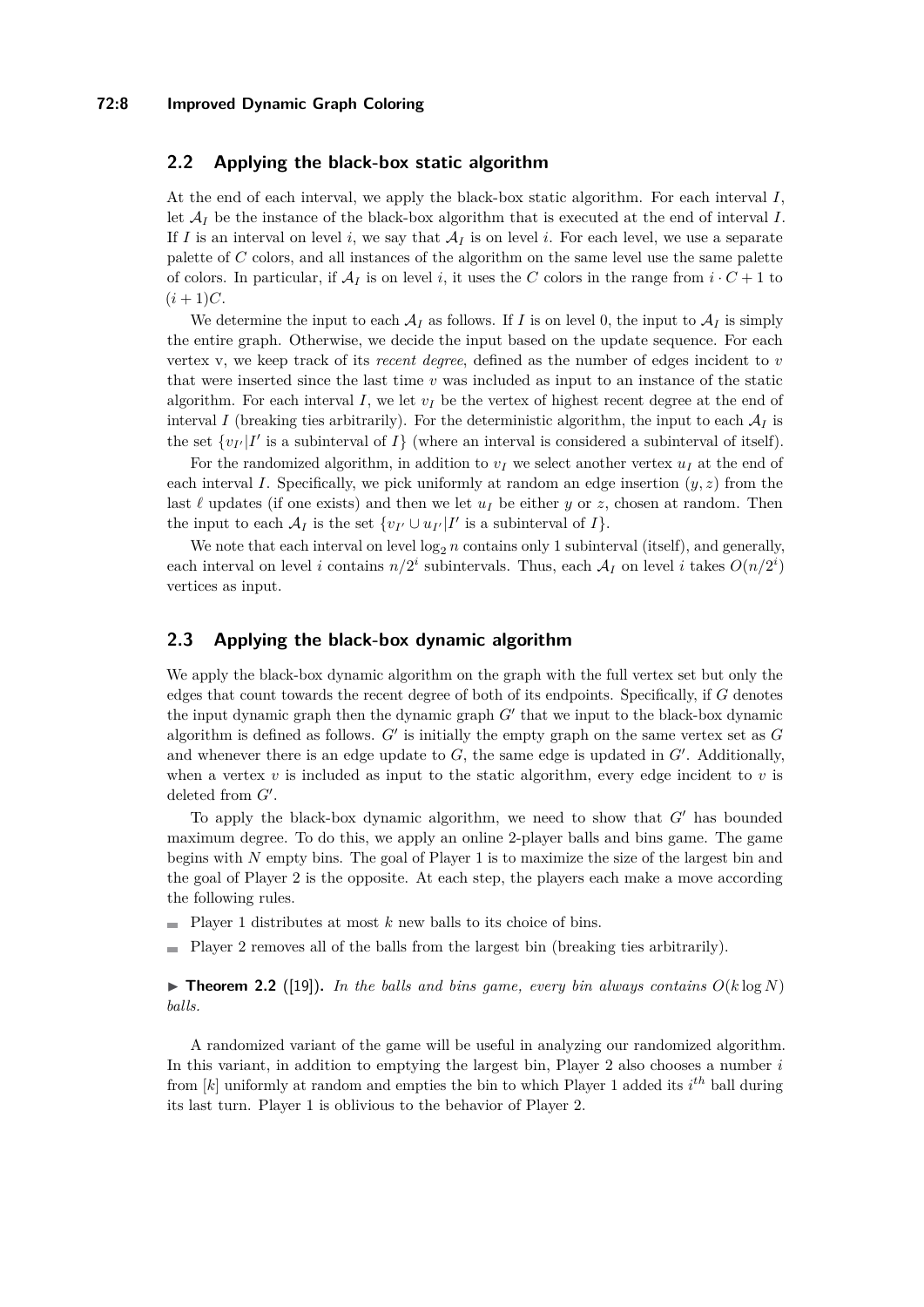#### **S. Solomon and N. Wein** *Company Company Company* **<b>***Company Company COMPany COMPany COMPany COMPany COMPany COMPany COMPany COMPany COMPany COMPany COMPany COMP*

<span id="page-8-1"></span> $\triangleright$  **Theorem 2.3** ([\[20\]](#page-13-14)). In the randomized variant of the balls and bins game, in a game with *N* moves every bin always contains  $O(k \log \log N + k \log k)$  balls with high probability.<sup>[1](#page-8-0)</sup>

Recall that  $\ell$  is a parameter introduced in Section [2.1.](#page-6-1)

<span id="page-8-2"></span> $\blacktriangleright$  **Lemma 2.4.** In the deterministic algorithm the maximum degree of *G'* is always  $O(\ell \log n)$ . *In the randomized algorithm the maximum degree of*  $G'$  *is always*  $O(\ell \log \log n + \ell \log \ell)$ *.* 

**Proof.** We will argue that in the balls and bins game with  $N = n$  and  $k = 2\ell$ , the number of balls in the largest bin is an upper bound for the maximum degree of  $G'$ . Then, applying Theorems [2.2](#page-7-0) and [2.3](#page-8-1) completes the proof.

We first note that by construction, the degree of each vertex  $v$  in  $G'$  is at most the recent degree of  $v$  so it suffices to bound recent degree. (In particular, the recent degree of  $v$  could be larger because it counts edges to vertices that have recently been included as input to the static algorithm.)

The only way for the recent degree of a vertex *v* to increase is due to the insertion of an edge incident to  $v$ . On the other hand, the recent degree of a vertex  $v$  decreases when a) an edge incident to  $v$  is deleted causing its recent degree to decrement, and b)  $v$  is included as input to the static algorithm causing its recent degree to be set to 0.

We consider the special case of the balls and bins game where for each edge insertion  $(u, v)$ , Player 1 places one ball in the bin corresponding to *u* and one ball in the bin corresponding to *v*. Then, when each interval ends (which happens once every  $\ell$  updates), Player 2 moves. Recall that at this point the recent degree of  $v_I$  is set to 0 (and in the randomized algorithm, so is that of  $u_I$ ). It is clear from this description that the balls and bins game parallels all of the increases and some of the decreases in recent degree in the algorithm. From here, it is easy to verify that the number of balls in the largest bin is an upper bound for the maximum recent degree in both the deterministic and randomized settings. We omit the formal proof of this fact due to space constraints. J

## **2.4 Correctness**

We will show that our algorithm produces a proper coloring after every update. Recall that the color of each vertex *v* is defined by the pair of colors  $(c_1, c_2)$  where  $c_1$  is the color assigned to  $v$  by the black-box static algorithm and  $c_2$  is the color assigned to  $v$  by the black-box dynamic algorithm.

Consider an edge  $(u, v)$  in the graph at a fixed point in time. We will show that our algorithm assigns different colors to *u* and *v*. If  $(u, v)$  is included as input to the black-box dynamic algorithm (i.e. if  $(u, v)$  is in  $G'$ ), then its two endpoints are assigned different colors by this algorithm, and are thus assigned different colors by the overall algorithm.

Otherwise, by the definition of the input to the black-box dynamic algorithm, after the edge  $(u, v)$  was last inserted at least one of *u* or *v* was included as input to the static algorithm. We claim that  $u$  and  $v$  are assigned different colors by the static algorithm. If  $u$  and  $v$  were last colored by the same instance  $\mathcal{A}_I$  of the static algorithm, then  $\mathcal{A}_I$  was executed after the edge  $(u, v)$  was inserted (by assumption). Thus, the edge  $(u, v)$  was included as input to  $\mathcal{A}_I$ , causing *u* and *v* to be assigned different colors. If *u* and *v* were last colored by instances of the static algorithm on different levels, then they are assigned different colors since each level uses a separate palette of colors.

<span id="page-8-0"></span><sup>&</sup>lt;sup>1</sup> "High probability" means that for all  $c > 0$ , there is an *N* such that the probability is at least  $1 - N^{-c}$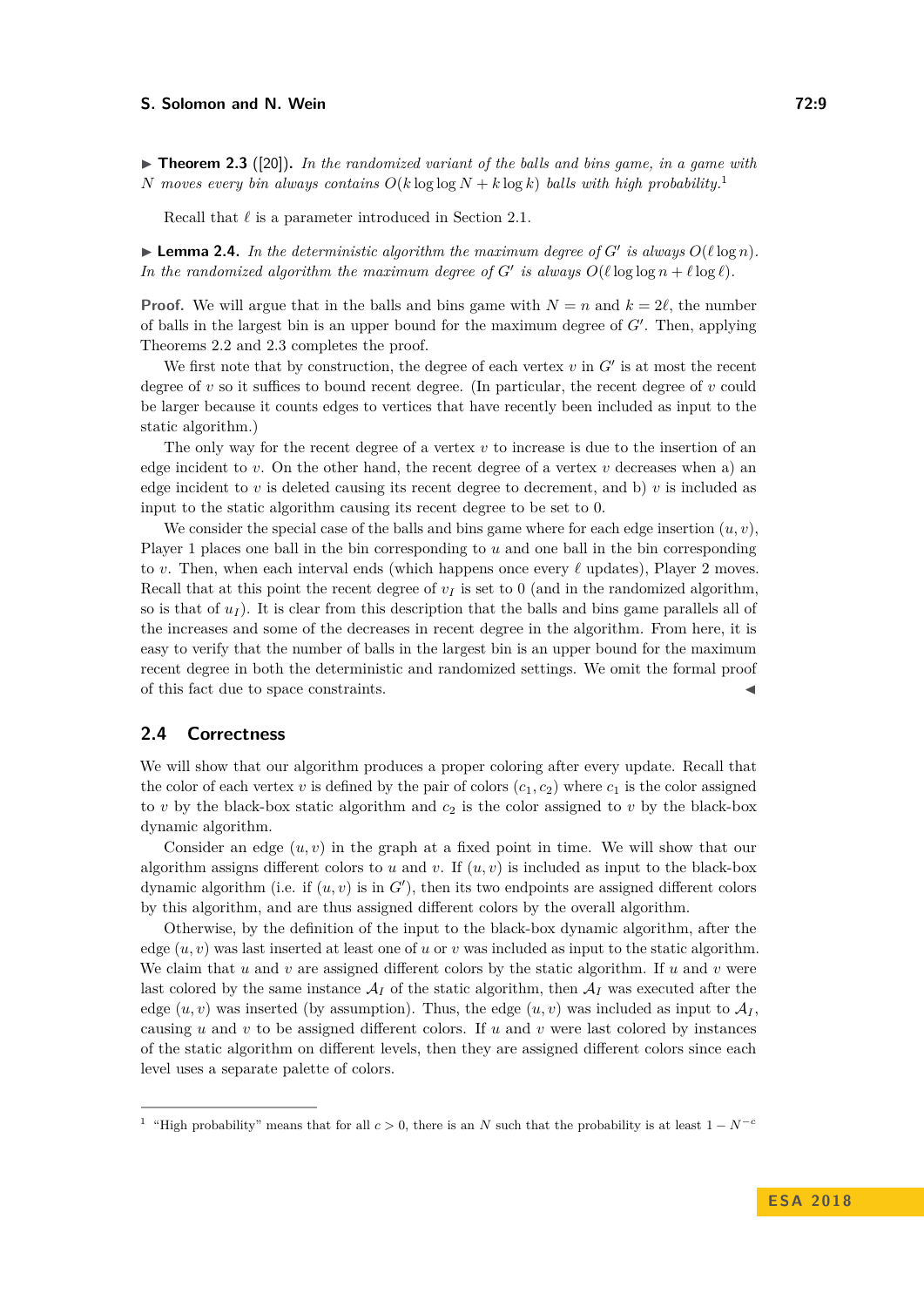#### **72:10 Improved Dynamic Graph Coloring**

The only remaining case is that *u* and *v* were last included as input to the static algorithm by two different instances of the static algorithm on the same level *i*. We will show that this is impossible. This case is the crux of the correctness argument and the reason that we define the intervals in precisely the way that we do. It cannot be the case that  $i = 0$ since every vertex is recolored at the end of every interval on level 0. Suppose by way of contradiction that *u* was most recently colored by  $A_I$  (the instance of the static algorithm at the end of interval *I*) and *v* was most recently colored by  $A_{I'}$  where interval *I* comes before interval  $I'$  and both are on level  $i$ . We will show that between the end of interval  $I$  and the end of interval  $I'$ ,  $u$  is recolored by an instance of the static algorithm on a level  $j < i$ (a contradiction). By the construction of the intervals (see Figure [1\)](#page-6-0), between the ending points of *I* and *I'* is the end of an interval *I''* on a level  $j < i$  that contains interval *I* as a subinterval. By the definition of the algorithm, every vertex that is included as input to  $A_I$ is also included as input to  $\mathcal{A}_{I''}$ . Thus, *u* is recolored on level *j* before  $\mathcal{A}_{I'}$  was executed, a contradiction.

#### **2.5 Analysis**

**Static algorithm.** *Number of colors.* The static algorithm uses *C* colors per level and there are  $O(\log n)$  levels for a total of  $O(C \log n)$  colors.

*Number of recolorings.* In the deterministic algorithm, each interval *I* has an associated vertex  $v_I$  and in the randomized algorithm, each interval has two associated vertices  $v_I$  and *u<sup>I</sup>* . Each such vertex is included as input to the static algorithm for all superintervals of *I*. Since there are  $O(\log n)$  levels and each level consists of a set of disjoint intervals, each interval has at most  $O(\log n)$  superintervals. Thus, for each interval *I*,  $v_I$  and  $u_I$  are included as input to  $O(\log n)$  instances of the static algorithm. Every interval ends after a multiple of  $\ell$  updates so the number of recolorings is amortized  $O(\frac{\log n}{\ell})$ .

**Dynamic algorithm.** *Number of colors.* Given a dynamic graph of maximum degree  $\Delta$ , the black-box dynamic algorithm maintains an  $O(\Delta)$ -coloring. By Lemma [2.4,](#page-8-2) *G*<sup> $\prime$ </sup> (the graph input to the black-box dynamic algorithm) has maximum degree  $O(\ell \log n)$  in the deterministic setting and  $O(\ell \log \log n + \ell \log \ell)$  in the randomized setting. The randomized bound is with high probability and in the low probability event that the maximum degree exceeds the bound, we will immediately end all intervals, thereby recoloring the entire graph. Thus, the runtime bound is probabilistic but the bound on the number of colors is not.

*Number of recolorings.* Using the following simple greedy algorithm we can get constant number of recolorings per update. When an edge is added between two vertices of the same color, simply scan the neighborhood of one of them and recolor it with a non-conflicting color. If the maximum degree of the graph is  $\Delta$ , this algorithm produces a  $\Delta + 1$  coloring.

**Combining the static and dynamic algorithms.** *Number of colors.* Recall that if a vertex *v* is assigned color  $c_1$  by the black-box static algorithm and color  $c_2$  by the black-box dynamic algorithm, then our algorithm assigns  $v$  the color  $(c_1, c_2)$ . So the number of colors is the product of the number of colors used in each black-box algorithm, which is  $O(C\ell \log^2 n)$  for the deterministic algorithm and  $O(C\ell \log n (\log \log n \log \ell))$  for the randomized algorithm. *Number of recolorings.* The total number of recolorings is the sum of the number of recolorings performed in each of the black-box algorithms, which is  $O(\frac{\log n}{\ell})$ . Setting  $\ell = \frac{\log n}{\beta}$  completes

the proof.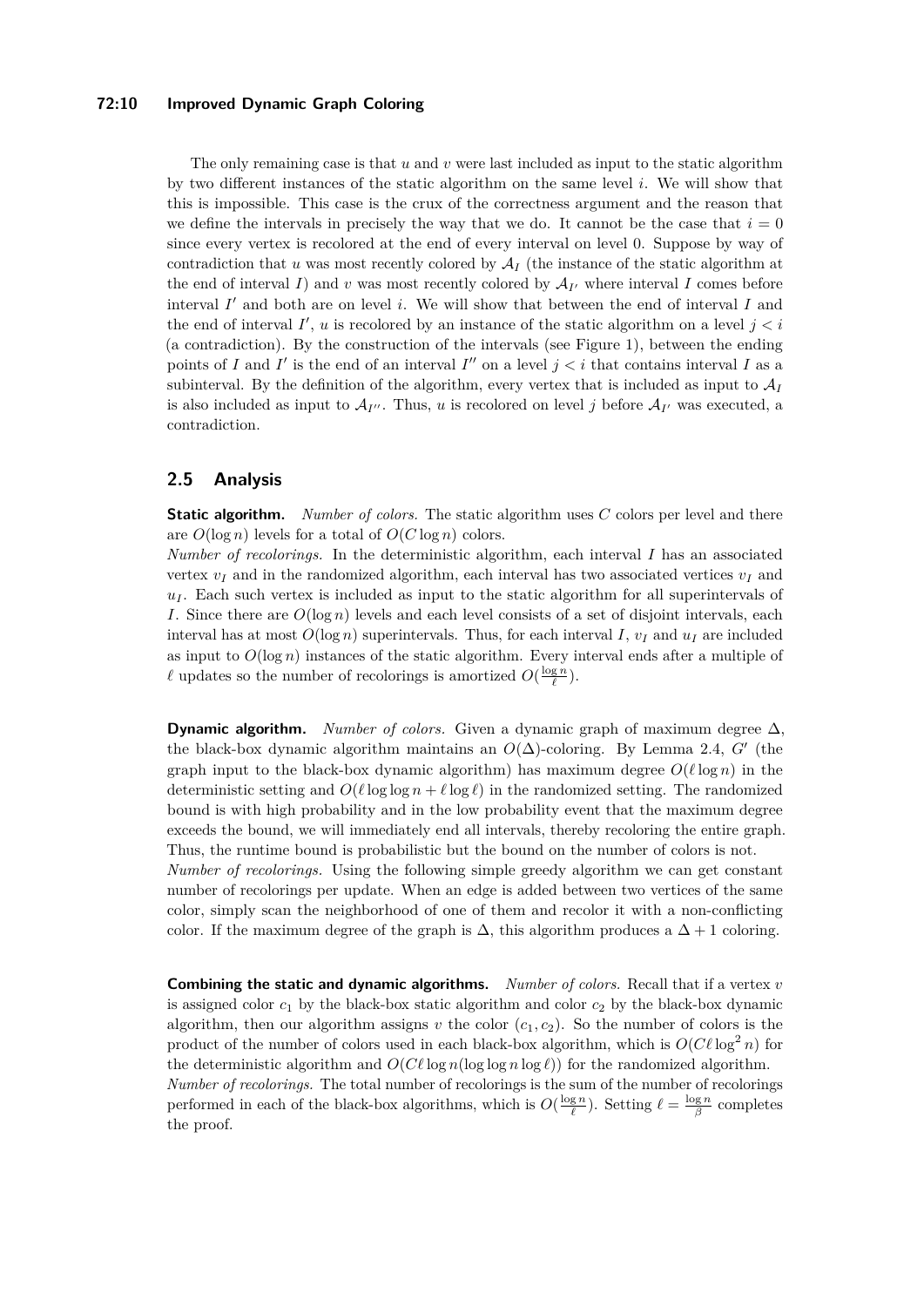#### **S. Solomon and N. Wein 12:11 12:11 12:11**

# **3 Algorithm for low arboricity graphs**

In this section we prove Theorem [1.6.](#page-3-1) The bulk of the argument is to prove Theorem [1.8.](#page-4-2) We omit the proof of Theorem [1.5.](#page-3-2)

▶ Theorem 3.1 (Restatement of Theorem [1.6\)](#page-3-1). *There is a fully dynamic deterministic algorithm for graphs of arboricity*  $\alpha$  *that maintains an*  $O(\alpha \log^2 n)$ *-coloring in amortized*  $\tilde{O}(1)$ *time.*

Given a partition of the vertices of a graph into layers  $L_1, L_2, \ldots$ , for all vertices  $v$  let  $d_{up}(v)$  (the *up-degree* of *v*) be the number of neighbors of *v* in layers equal to or higher than that of *v*.

**Definition 3.2.** Given a dynamic graph *G* of arboricity  $\alpha$ , a *layered data structure (LDS)* with parameters *k* and  $\Delta$  is a partition of the vertices into *k* layers  $L_1, \ldots, L_k$  so that for all vertices *v*,  $d_{up}(v) \leq \Delta$ .

 $\triangleright$  **Theorem 3.3** (Restatement of Theorem [1.8\)](#page-4-2). Let A<sup>n</sup> be an algorithm for arboricity  $\alpha$  graphs *that maintains an orientation of the edges with out-degree at most D that performs amortized F*(*n*) *flips per update. Then there is an algorithm to maintain an LDS for a fully dynamic graph of arboricity*  $\alpha$  *with*  $k = O(\log n)$  *and*  $\Delta = O(D + \alpha \log n)$  *in amortized deterministic time*  $O(F(n))$ *.* 

# <span id="page-10-0"></span>**3.1 Proof overview**

The idea of the algorithm is essentially to move vertices to new layers when the required properties of the data structure are violated. Roughly, when there is a vertex *v* with  $d_{up}(v) \geq \Delta$  we move *v* to a higher layer so that  $d_{up}(v)$  decreases to  $O(\alpha)$ . Additionally, to control the number of layers, whenever a vertex *v* has up-degree less than  $d = O(\alpha)$  and *v* can be moved to a lower layer while maintaining up-degree less than *d*, we move *v* to a lower layer. The fact that *d* and  $\Delta$  differ by a logarithmic factor ensures that vertices don't move between layers too often which is essential for bounding the runtime.

To help with the runtime analysis, we maintain *two* dynamic orientations of the edges: one is defined by the algorithm  $A<sup>0</sup>$  and the other is maintained by our algorithm and ensures that all edges with endpoints in different layers are oriented toward the higher layer. We compare the number of edge flips in the orientation defined by our algorithm to the number of edge flips in the orientation algorithm  $A^{\prime\prime}$  using a potential function:  $\phi(i)$  = the number of oppositely oriented edges in the two algorithms. This potential function is also used in [\[14\]](#page-13-1).

The main idea of the analysis is to observe how  $\phi$  changes in response to vertices moving between levels. We claim that when we move a vertex to a higher level,  $\phi$  decreases substantially. Our algorithm is defined so that we only move a vertex to a higher layer if its up-degree decreases substantially as a result. Because our algorithm orients edges from lower to higher layers, when we move a vertex *v* to a higher layer many edges incident to *v* are flipped towards  $v$ . Then because  $A^{\prime\prime}$  maintains an orientation of low out-degree, many of these edges flipped towards *v* end up oriented in the same direction in the two orientations. Thus,  $\phi$  decreases substantially as a result of *v* moving to a higher layer. On the other hand, when a vertex moves to a lower layer,  $\phi$  might increase. The idea of the argument is to use the substantial decreases in  $\phi$  that result from moving vertices to higher layers to pay for the increases in  $\phi$  that result from moving vertices to lower layers.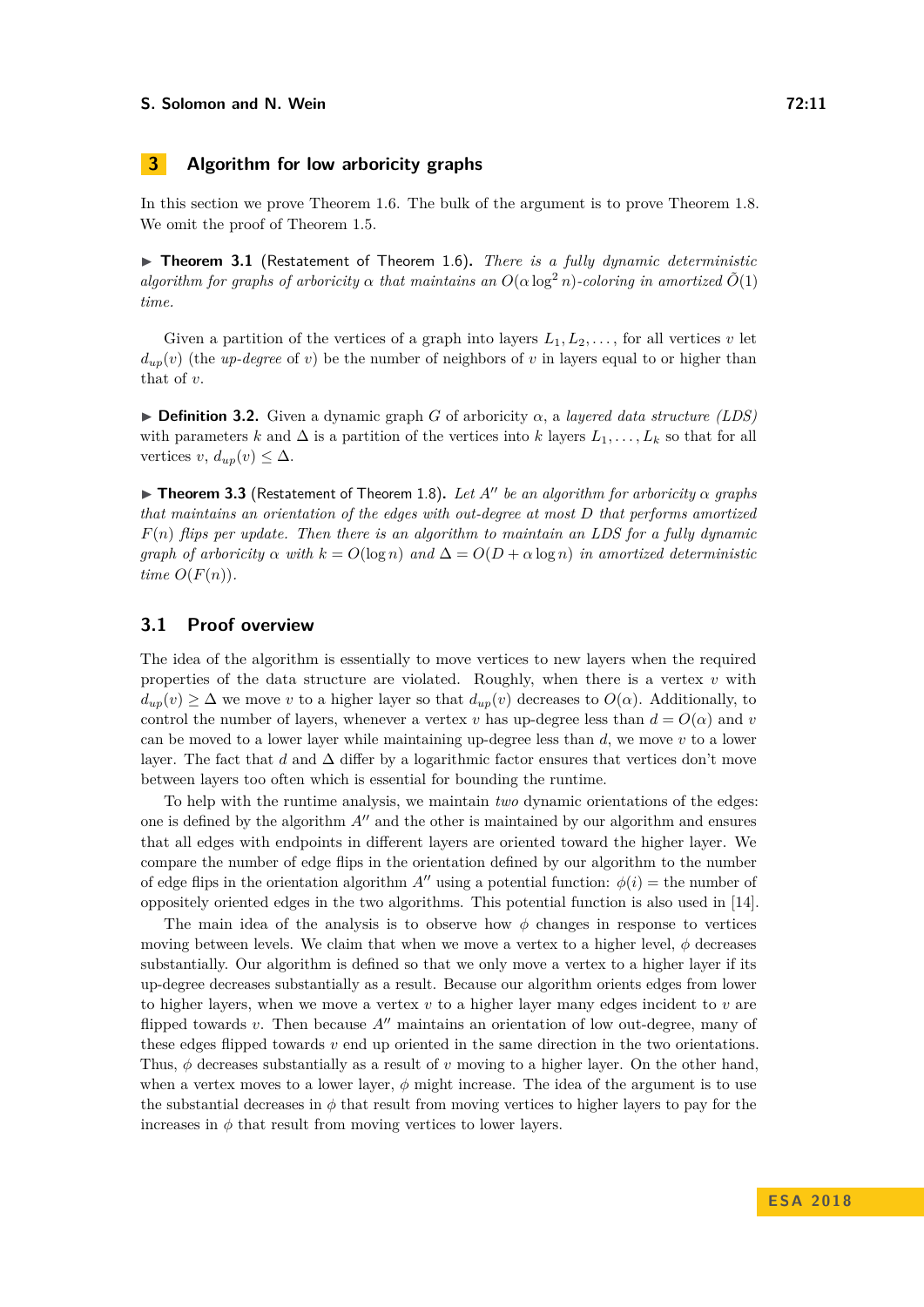#### **72:12 Improved Dynamic Graph Coloring**

## **3.2 Invariants**

In this section we introduce four invariants that together imply that  $d_{up}(v) \leq \Delta$  and  $k = O(\log n)$ .

We maintain two dynamic orientations of the edges in the graph, one defined by our algorithm and the other defined by the algorithm  $A^{\prime\prime}$ . Unless otherwise stated, when we refer to an orientation, we mean the orientation defined by our algorithm.

For ease of notation, let  $d = 4\alpha$  and let  $d' = \Delta/2$ . We define the following for each vertex *v*:

- $L(v)$  is the layer containing *v*.
- $\blacksquare$  *L*<sub>max</sub>(*v*) is the lowest layer for which if *v* were in this layer,  $d_{up}(v)$  would be at most *d*.
- $d^+(v)$  is the out-degree of v.
- $d_L^-(v)$  is the in-degree of *v* from neighbors in  $L(v)$ .

Invariant [1](#page-11-0) defines how edges are oriented between layers and is useful for analyzing the update time of the algorithm, as outlined in Section [3.1.](#page-10-0)

<span id="page-11-0"></span> $\triangleright$  **Invariant 1.** All edges with endpoints in different layers are oriented towards the vertex in *the higher layer.*

The next two invariants bound  $d^+(v)$  and  $d^-_L(v)$ , which helps to bound  $d_{up}(v)$ .

- <span id="page-11-2"></span>▶ Invariant 2. *For all vertices*  $v, d^+(v) ≤ d'$ .
- <span id="page-11-1"></span>▶ **Invariant 3.** *For all vertices*  $v, d^-_L(v) \leq d'$ *.*
- ▶ **Claim [3](#page-11-1).4.** *Invariants* [1-](#page-11-0)3 *together imply that*  $d_{up}(v) \leq 2d' = \Delta$ *.*

**Proof.** By Invariant [1,](#page-11-0) for all vertices  $v$ , every neighbor of  $v$  in a layer equal to or higher than *L*(*v*) is either an out-neighbor of *v* or an in-neighbor of *v* in  $L(v)$ , so  $d_{up}(v) = d^+(v) + d^-_L(v)$ . Then by Invariants [2](#page-11-2) and [3,](#page-11-1)  $d^+(v) + d^-_L(v) \leq 2d'$ . J

Invariant [4](#page-11-3) serves to bound the number of layers *k*.

- <span id="page-11-3"></span> $\blacktriangleright$  **Invariant 4.** For all vertices  $v, L(v) \leq L_{max}(v)$ .
- $\blacktriangleright$  **Claim 3.5.** *Invariant* [4](#page-11-3) *implies that*  $k = O(\log n)$ *.*

**Proof.** First we observe that under Invariant [4,](#page-11-3) all vertices of degree at most *d* are in *L*1. Now, consider removing all vertices in *L*<sup>1</sup> from the graph. In the remaining graph, all vertices of degree at most *d* are in layer *L*2. More generally, after removing all vertices in layers 1 through *i* for any *i*, all vertices of degree at most *d* must be in layer  $L_{i+1}$ .

The total number of edges in a graph of arboricity alpha is less than *αn*. So at least a  $(1 - 2\alpha/d)$  fraction of the vertices have degree at most *d*. Any subgraph of an arboricity  $\alpha$ graph also has arboricity  $\alpha$  so after the vertices in any given layer are removed, the graph still has arboricity  $\alpha$ . Thus, after removing the vertices in layers 1 through *i* for any *i*, at least a a  $(1 - 2\alpha/d)$  fraction of the remaining vertices are in  $L_{i+1}$ . Therefore, the number k of layers total is at most  $\log_{\frac{d}{2\alpha}} n = O(\log n)$ .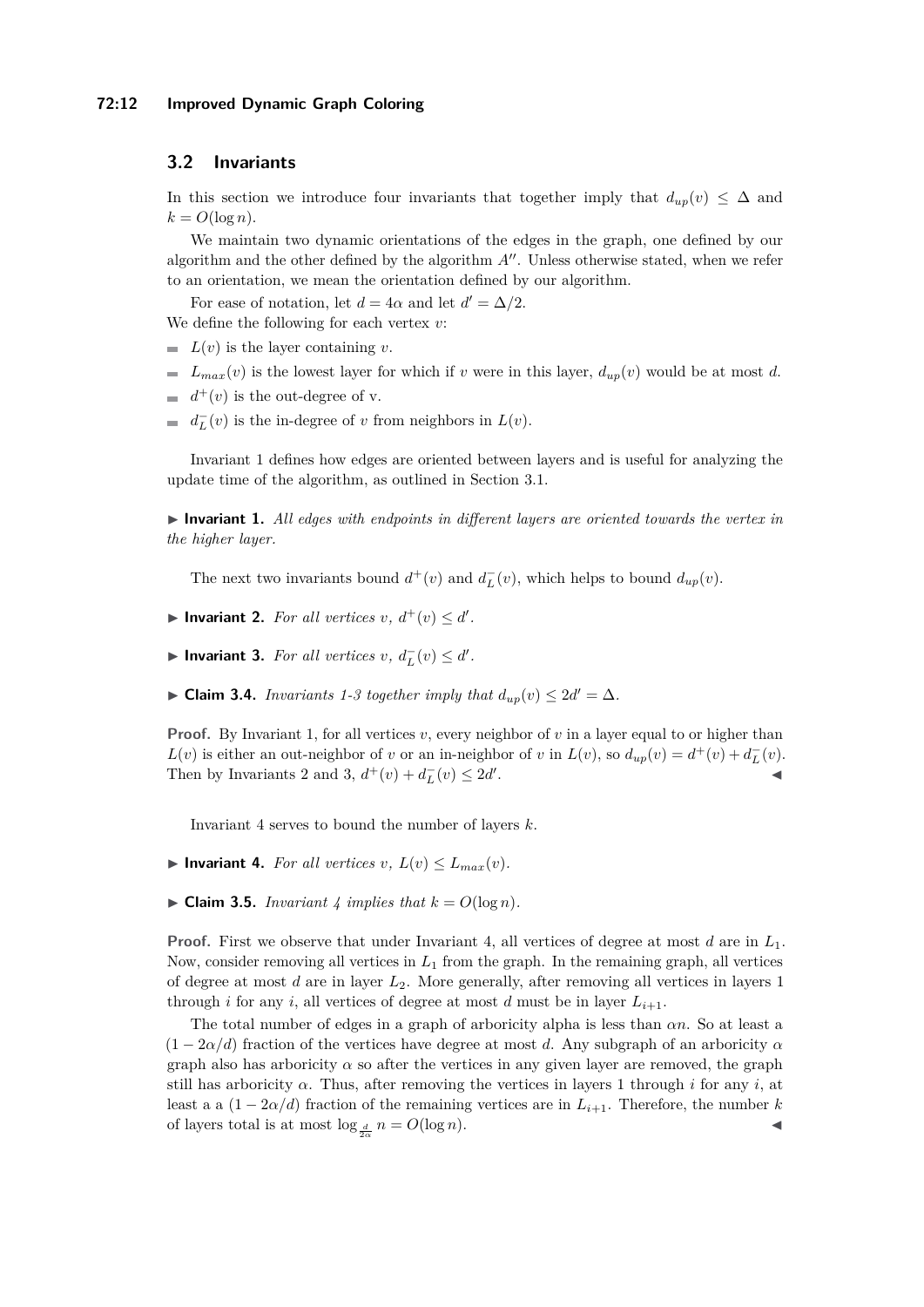# **3.3 Algorithm**

The idea of the algorithm is essentially to move vertices to new layers when the required properties of the data structure are violated. We define two recursive procedures Rise and DROP which move vertices to higher and lower layers respectively. In particular, when a vertex *v* violates Invariant [2](#page-11-2) or [3](#page-11-1) (i.e. either  $d^+(v) > d'$  or  $d^-_L(v) > d'$ ), we call the procedure RISE(*v*) which moves *v* up to the layer  $L_{max}(v)$ . The movement of *v* to a new higher layer may increase the up-degree of some neighbors *u* of *v* causing *u* to violate Invariant [2](#page-11-2) or [3,](#page-11-1) in which case we recursively call  $RISE(u)$ . On the other hand, when a vertex *v* violates Invariant [4](#page-11-3) (i.e.  $L_{max}(v) < L(v)$ ), we call the procedure  $\text{DROP}(v)$  which moves v down to the layer  $L_{max}(v)$ . The movement of *v* to a new lower layer may decrease  $L_{max}(u)$  for some neighbors *u* of *v* causing *u* to violate Invariant [4,](#page-11-3) in which case we recursively call  $\text{DROP}(u)$ .

We defer the pseudocode of the algorithm, the analysis of the algorithm, and the proof of Theorem [1.6](#page-3-1) to the full version.

#### **References**

- <span id="page-12-7"></span>**1** Ittai Abraham, Shiri Chechik, and Sebastian Krinninger. Fully dynamic all-pairs shortest paths with worst-case update-time revisited. In *Proceedings of the 28th Annual ACM-SIAM Symposium on Discrete Algorithms, SODA 2017, Barcelona, Spain, January 16-19, 2017*, pages 440–452, 2017.
- <span id="page-12-8"></span>**2** A. Andersson and Mikkel Thorup. Dynamic ordered sets with exponential search trees. *J. ACM*, 54(3):13, 2007.
- <span id="page-12-9"></span>**3** Srinivasa R Arikati, Anil Maheshwari, and Christos D Zaroliagis. Efficient computation of implicit representations of sparse graphs. *Discrete Applied Mathematics*, 78(1-3):1–16, 1997.
- <span id="page-12-2"></span>**4** Baruch Awerbuch, Michael Luby, Andrew V Goldberg, and Serge A Plotkin. Network decomposition and locality in distributed computation. In *FOCS, 1989., 30th Annual Symposium on*, pages 364–369. IEEE, 1989.
- <span id="page-12-4"></span>**5** Luis Barba, Jean Cardinal, Matias Korman, Stefan Langerman, André van Renssen, Marcel Roeloffzen, and Sander Verdonschot. Dynamic graph coloring. In *Proceedings of the 15th International Symposium on Algorithms and Data Structures, WADS 2017, St. John's, NL, Canada, July 31 - August 2, 2017*, pages 97–108, 2017.
- <span id="page-12-10"></span>**6** Leonid Barenboim and Michael Elkin. Sublogarithmic distributed mis algorithm for sparse graphs using nash-williams decomposition. *Distributed Computing*, 22(5-6):363–379, 2010.
- <span id="page-12-3"></span>**7** Leonid Barenboim and Michael Elkin. Distributed graph coloring: Fundamentals and recent developments. *Synthesis Lectures on Distributed Computing Theory*, 4(1):1–171, 2013.
- <span id="page-12-5"></span>**8** Leonid Barenboim and Tzalik Maimon. Fully-dynamic graph algorithms with sublinear time inspired by distributed computing. In *Proceedings of the International Conference on Computational Science, ICCS 2017, Zurich, Switzerland, June 12-14, 2017*, pages 89–98, 2017.
- <span id="page-12-6"></span>**9** Edvin Berglin and Gerth Stølting Brodal. A simple greedy algorithm for dynamic graph orientation. In *LIPIcs-Leibniz International Proceedings in Informatics*, volume 92. Schloss Dagstuhl-Leibniz-Zentrum fuer Informatik, 2017.
- <span id="page-12-0"></span>**10** Aaron Bernstein and Cliff Stein. Fully dynamic matching in bipartite graphs. In *Proceedings of the 42nd International Colloquium on Automata, Languages, and Programming, ICALP 2015, Kyoto, Japan, July 6-10, 2015, Part I*, pages 167–179, 2015.
- <span id="page-12-1"></span>**11** Aaron Bernstein and Cliff Stein. Faster fully dynamic matchings with small approximation ratios. In *Proceedings of the 27th Annual ACM-SIAM Symposium on Discrete Algorithms, SODA 2016, Arlington, VA, USA, January 10-12, 2016*, pages 692–711, 2016.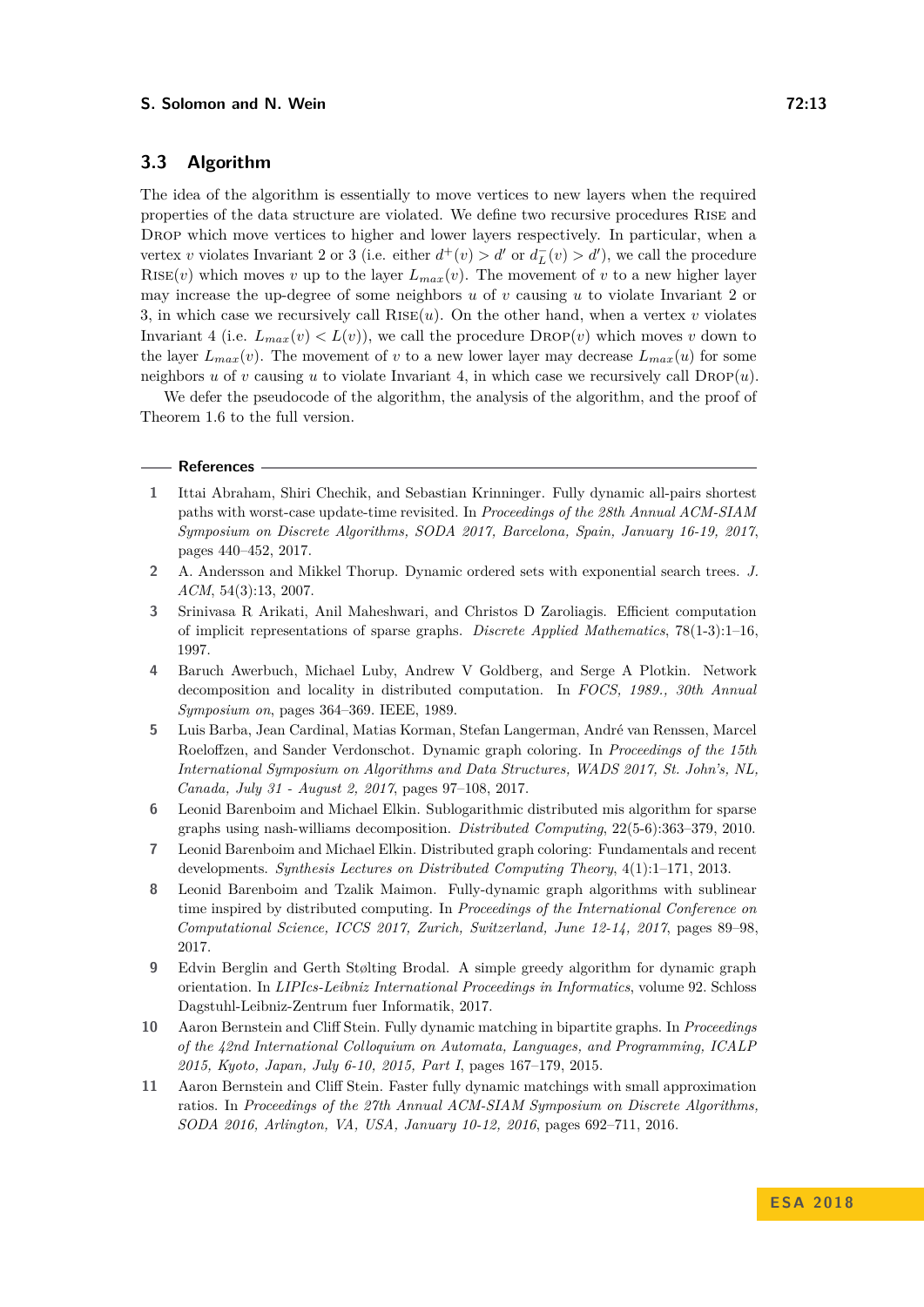## **72:14 Improved Dynamic Graph Coloring**

- <span id="page-13-9"></span>**12** Sayan Bhattacharya, Deeparnab Chakrabarty, Monika Henzinger, and Danupon Nanongkai. Dynamic algorithms for graph coloring. In *Proceedings of the 29th Annual ACM-SIAM Symposium on Discrete Algorithms, SODA 2018, New Orleans, LA, USA, January 7-10, 2018*, pages 1–20, 2018.
- <span id="page-13-12"></span>**13** Greg Bodwin and Sebastian Krinninger. Fully dynamic spanners with worst-case update time. *arXiv preprint arXiv:1606.07864*, 2016.
- <span id="page-13-1"></span>**14** G. S. Brodal and R. Fagerberg. Dynamic representation of sparse graphs. In *Proc. of 6th WADS*, pages 342–351, 1999.
- <span id="page-13-15"></span>**15** Moses Charikar and Shay Solomon. Fully dynamic almost-maximal matching: Breaking the polynomial barrier for worst-case time bounds. *arXiv preprint arXiv:1711.06883*, 2017.
- <span id="page-13-2"></span>**16** Richard Cole and Uzi Vishkin. Deterministic coin tossing with applications to optimal parallel list ranking. *Information and Control*, 70(1):32–53, 1986.
- <span id="page-13-5"></span>**17** Artur Czumaj and Christian Sohler. Testing hypergraph coloring. In *International Colloquium on Automata, Languages, and Programming*, pages 493–505. Springer, 2001.
- <span id="page-13-19"></span>**18** Maximilien Danisch, Oana Balalau, and Mauro Sozio. Listing k-cliques in sparse real-world graphs. *communities*, 28:43, 2018.
- <span id="page-13-13"></span>**19** Paul Dietz and Daniel Sleator. Two algorithms for maintaining order in a list. In *Proceedings of the nineteenth annual ACM symposium on Theory of computing*, pages 365–372. ACM, 1987.
- <span id="page-13-14"></span>**20** Paul F Dietz and Rajeev Raman. Persistence, amortization and randomization. In *Proceedings of the second annual ACM-SIAM symposium on Discrete algorithms*, pages 78–88. Society for Industrial and Applied Mathematics, 1991.
- <span id="page-13-16"></span>**21** Paul F Dietz and Rajeev Raman. A constant update time finger search tree. *Information Processing Letters*, 52(3):147–154, 1994.
- <span id="page-13-11"></span>**22** Zdeněk Dvořák and Vojtěch Tuma. A dynamic data structure for counting subgraphs in sparse graphs. In *Workshop on Algorithms and Data Structures*, pages 304–315. Springer, 2013.
- <span id="page-13-17"></span>**23** Talya Eden, Reut Levi, and Dana Ron. Testing bounded arboricity. In *Proceedings of the Twenty-Ninth Annual ACM-SIAM Symposium on Discrete Algorithms*, pages 2081–2092. SIAM, 2018.
- <span id="page-13-6"></span>**24** Guy Even, Moti Medina, and Dana Ron. Deterministic stateless centralized local algorithms for bounded degree graphs. In *European Symposium on Algorithms*, pages 394–405. Springer, 2014.
- <span id="page-13-0"></span>**25** Daniele Frigioni, Alberto Marchetti-Spaccamela, and Umberto Nanni. Fully dynamic shortest paths in digraphs with arbitrary arc weights. *Journal of Algorithms*, 49(1):86–113, 2003.
- <span id="page-13-3"></span>**26** Andrew V Goldberg, Serge A Plotkin, and Gregory E Shannon. Parallel symmetry-breaking in sparse graphs. *SIAM Journal on Discrete Mathematics*, 1(4):434–446, 1988.
- <span id="page-13-4"></span>**27** Oded Goldreich, Shari Goldwasser, and Dana Ron. Property testing and its connection to learning and approximation. *Journal of the ACM (JACM)*, 45(4):653–750, 1998.
- <span id="page-13-8"></span>**28** Bradley Hardy, Rhyd Lewis, and Jonathan Thompson. Modifying colourings between timesteps to tackle changes in dynamic random graphs. In *European Conference on Evolutionary Computation in Combinatorial Optimization*, pages 186–201. Springer, 2016.
- <span id="page-13-7"></span>**29** Bradley Hardy, Rhyd Lewis, and Jonathan Thompson. Tackling the edge dynamic graph colouring problem with and without future adjacency information. *Journal of Heuristics*, pages 1–23, 2017.
- <span id="page-13-10"></span>**30** M. He, G. Tang, and N. Zeh. Orienting dynamic graphs, with applications to maximal matchings and adjacency queries. In *Proc. 25th ISAAC*, pages 128–140, 2014.
- <span id="page-13-18"></span>**31** Shweta Jain and C Seshadhri. A fast and provable method for estimating clique counts using turán's theorem. In *Proceedings of the 26th International Conference on World Wide Web*, pages 441–449. International World Wide Web Conferences Steering Committee, 2017.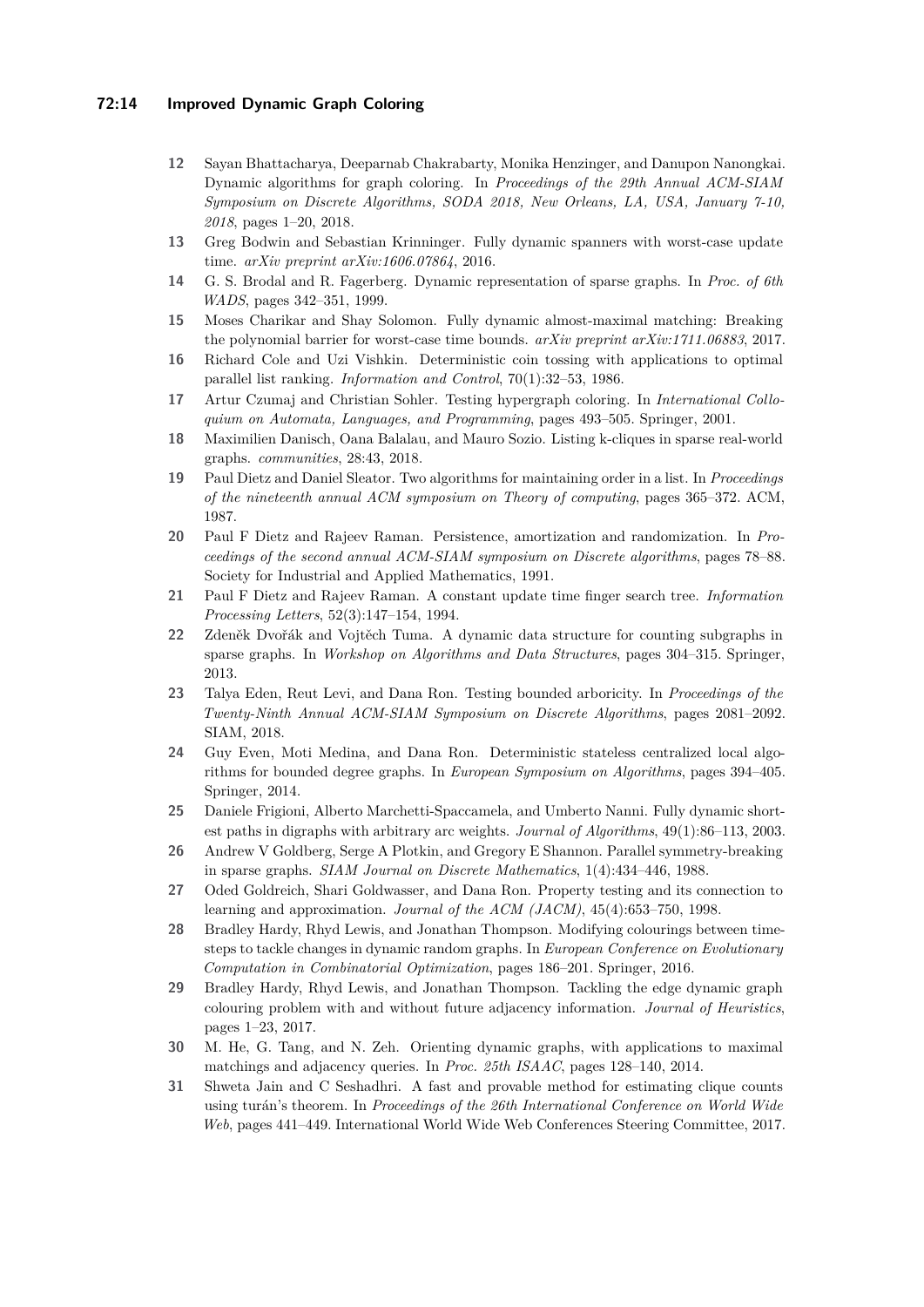#### **S. Solomon and N. Wein 12:15**

- <span id="page-14-19"></span>**32** Alexis Kaporis, Christos Makris, George Mavritsakis, Spyros Sioutas, Athanasios Tsakalidis, Kostas Tsichlas, and Christos Zaroliagis. Isb-tree: a new indexing scheme with efficient expected behaviour. In *International Symposium on Algorithms and Computation*, pages 318–327. Springer, 2005.
- <span id="page-14-4"></span>**33** Subhash Khot and Ashok Kumar Ponnuswami. Better inapproximability results for maxclique, chromatic number and min-3lin-deletion. In *Proc. 33rd ICALP*, pages 226–237, 2006.
- <span id="page-14-14"></span>**34** T. Kopelowitz, R. Krauthgamer, E. Porat, and Shay Solomon. Orienting fully dynamic graphs with worst-case time bounds. In *Proc. 41st ICALP*, pages 532–543, 2014.
- <span id="page-14-16"></span>**35** Łukasz Kowalik. Fast 3-coloring triangle-free planar graphs. In *European Symposium on Algorithms*, pages 436–447. Springer, 2004.
- <span id="page-14-13"></span>**36** Łukasz Kowalik. Adjacency queries in dynamic sparse graphs. *Information Processing Letters*, 102(5):191–195, 2007.
- <span id="page-14-15"></span>**37** Lukasz Kowalik and Maciej Kurowski. Oracles for bounded-length shortest paths in planar graphs. *ACM Transactions on Algorithms (TALG)*, 2(3):335–363, 2006.
- <span id="page-14-17"></span>**38** Christos Levcopoulos and Mark H. Overmars. A balanced search tree with *O* (1) worstcase update time. *Acta Inf.*, 26(3):269–277, 1988.
- <span id="page-14-3"></span>**39** Min Chih Lin, Francisco J Soulignac, and Jayme L Szwarcfiter. Arboricity, h-index, and dynamic algorithms. *Theoretical Computer Science*, 426:75–90, 2012.
- <span id="page-14-5"></span>**40** Nathan Linial. Distributive graph algorithms-global solutions from local data. In *28th Annual Symposium on Foundations of Computer Science, Los Angeles, California, USA, 27-29 October 1987*, pages 331–335, 1987.
- <span id="page-14-6"></span>**41** Nathan Linial. Locality in distributed graph algorithms. *SIAM J. Comput.*, 21(1):193–201, 1992.
- <span id="page-14-7"></span>**42** Michael Luby. Removing randomness in parallel computation without a processor penalty. *J. Comput. Syst. Sci.*, 47(2):250–286, 1993.
- <span id="page-14-8"></span>**43** Cara Monical and Forrest Stonedahl. Static vs. dynamic populations in genetic algorithms for coloring a dynamic graph. In *Proceedings of the 2014 Annual Conference on Genetic and Evolutionary Computation*, pages 469–476. ACM, 2014.
- <span id="page-14-18"></span>**44** Christian Worm Mortensen. Fully dynamic orthogonal range reporting on ram. *SIAM Journal on Computing*, 35(6):1494–1525, 2006.
- <span id="page-14-12"></span>**45** C St JA Nash-Williams. Decomposition of finite graphs into forests. *Journal of the London Mathematical Society*, 1(1):12–12, 1964.
- <span id="page-14-1"></span>**46** Ofer Neiman and Shay Solomon. Simple deterministic algorithms for fully dynamic maximal matching. In *Proceedings of the 45th Annual ACM SIGACT Symposium on Theory of Computing, STOC 2013, Palo Alto, CA, USA, June 1-4, 2013*, pages 745–754, 2013.
- <span id="page-14-2"></span>**47** K. Onak, B. Schieber, S. Solomon, and N. Wein. Fully dynamic mis in uniformly sparse graphs. In *Proc. 45th ICALP*, 2018.
- <span id="page-14-10"></span>**48** Linda Ouerfelli and Hend Bouziri. Greedy algorithms for dynamic graph coloring. In *Communications, Computing and Control Applications (CCCA), 2011 International Conference on*, pages 1–5. IEEE, 2011.
- <span id="page-14-11"></span>**49** Merav Parter, David Peleg, and Shay Solomon. Local-on-average distributed tasks. In *Proceedings of the 27th Annual ACM-SIAM Symposium on Discrete Algorithms, SODA 2016, Arlington, VA, USA, January 10-12, 2016*, pages 220–239, 2016.
- <span id="page-14-0"></span>**50** David Peleg and Shay Solomon. Dynamic  $(1 + \epsilon)$ -approximate matchings: A densitysensitive approach. In *Proceedings of the 27th Annual ACM-SIAM Symposium on Discrete Algorithms, SODA 2016, Arlington, VA, USA, January 10-12, 2016*, 2016.
- <span id="page-14-9"></span>**51** Davy Preuveneers and Yolande Berbers. Acodygra: an agent algorithm for coloring dynamic graphs. *Symbolic and Numeric Algorithms for Scientific Computing (September 2004)*, 6:381–390, 2004.